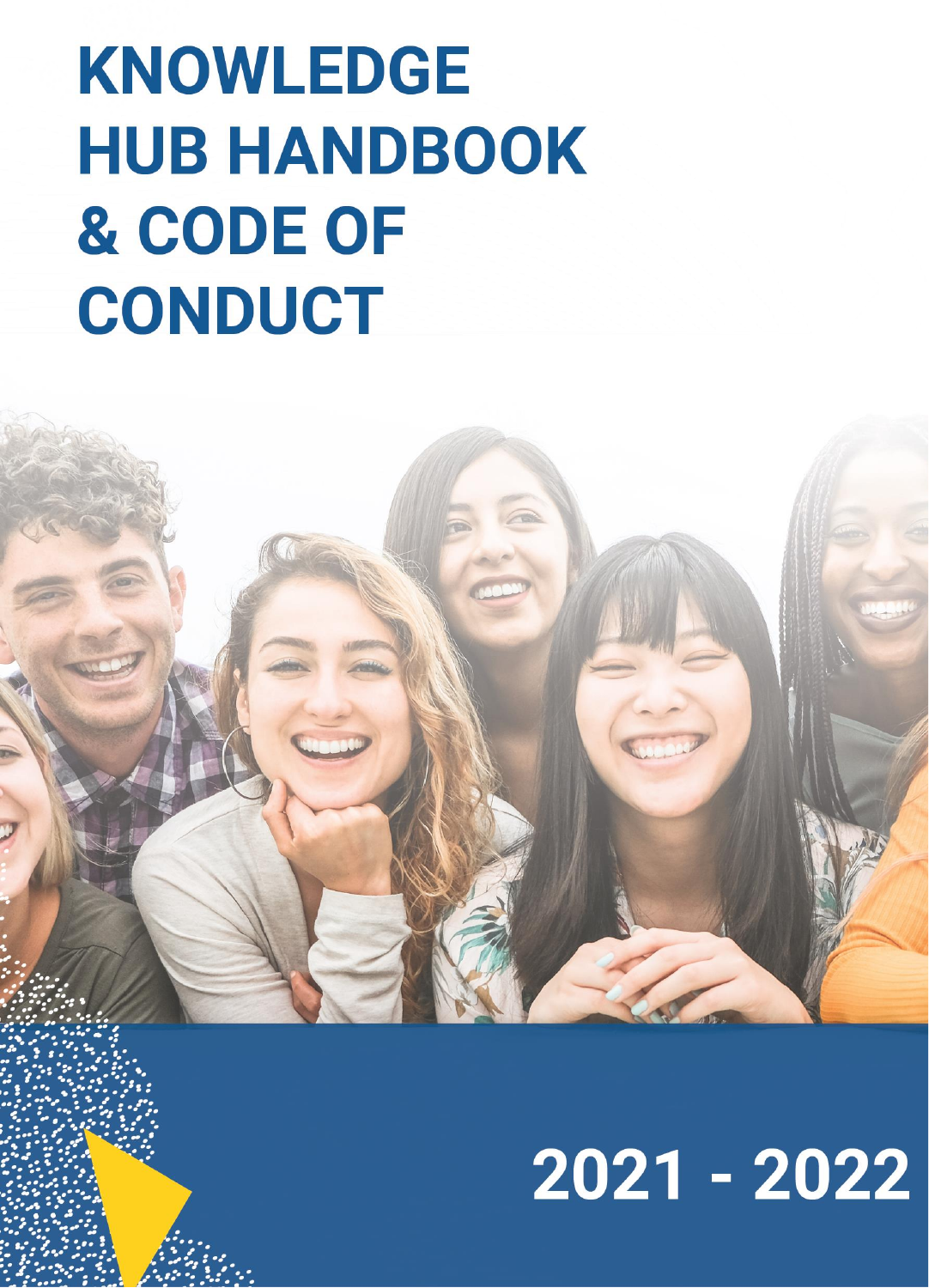

# Table of Contents

| What is the iCademy ME Knowledge Hub?                                  |    |
|------------------------------------------------------------------------|----|
| Role of the iCademy ME Knowledge Hub Learning Coach                    | 4  |
| <b>Timings and Holidays</b>                                            | 4  |
| Drop-Off and Pick-Up Procedures                                        | 5  |
| Knowledge Hub Contact Information                                      | 5  |
| <b>Rights and Responsibilities</b>                                     | 6  |
| <b>Code of Conduct</b>                                                 | 7  |
| Introduction<br>$\bullet$                                              | 7  |
| Objective                                                              | 7  |
| Code of Conduct for Parents / Guardians                                | 7  |
| <b>General Rules</b>                                                   | 9  |
| <b>Class Rules</b>                                                     | 11 |
| Appearance and Dress Code<br>$\bullet$                                 | 11 |
| Knowledge Hub Property & Surrounding Dubai Knowledge Park<br>$\bullet$ | 12 |
| I.T. and Electronics Policy<br>$\bullet$                               | 13 |
| Notices / Letters to Parents                                           | 13 |
| <b>School Work and Homework</b>                                        | 13 |
| <b>Tests and Examinations</b>                                          | 14 |
| Punctuality<br>$\bullet$                                               | 15 |
| Absence from School<br>$\bullet$                                       | 15 |
| <b>Lunches and Food Regulations</b>                                    | 15 |
| <b>Disciplinary Action</b><br>$\bullet$                                | 16 |
| <b>Bullying Complaint Form</b>                                         | 21 |
| <b>Student Code of Conduct Form</b><br>$\bullet$                       | 23 |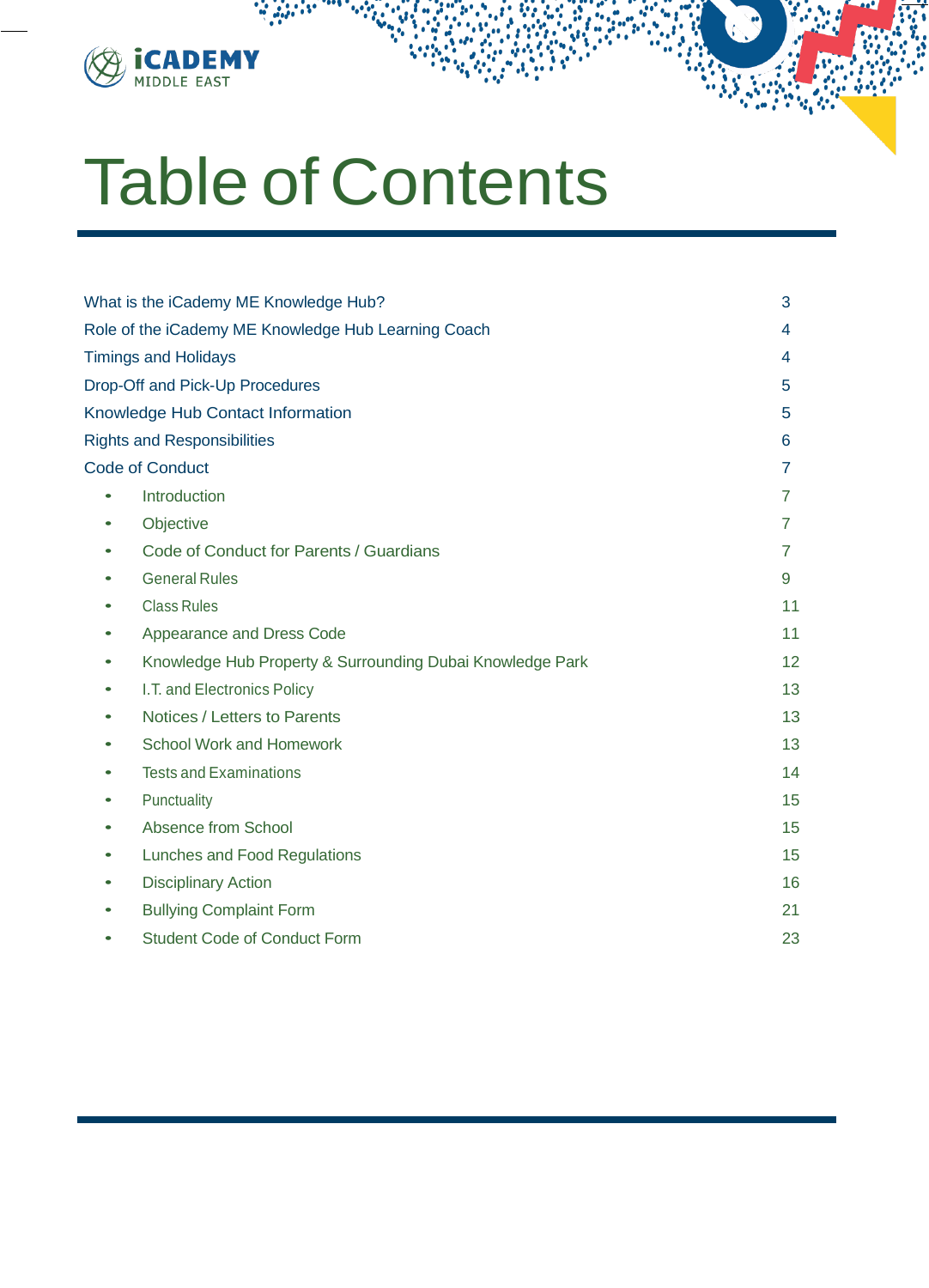## What is the iCademy Middle East Knowledge Hub?

The iCademy Middle East Knowledge Hub in Dubai Knowledge Park offers a supportive and friendly environment where our individualized style of learning meets the strengths and needs of your child.

At our Knowledge Hub we provide a number of services which are tailored to the learning styles of different students. This personalized approach to education allows every student to feel supported and understood as they complete each stage of our comprehensive curricula.

Apart from the AMP for Education online curriculum, we offer ASDAN affiliated programs such as Personal and Social Development and Employability, which are suitable for teenagers and young adults following an alternative educational route.

iCademy students who are in Grades K-8 work with the Learning Coach on both core and elective subjects such as Math, History, Science, English, World Languages, Art and Music. Learning Coaches also facilitate student participation in mandatory Arabic, UAE Social Studies and Islamic Studies lessons as applicable. Please note that Arabic, UAE Social Studies and Islamic Studies are KHDA courses that need to be completed at home. Learning Coaches will liaise with online teachers where necessary however Class Connect sessions are to be completed independently by the student out of Knowledge Hub hours. These courses will not be incorporated in the school day. In the iCademy High School program, students work more independently under the guidance and with assistance from the iCad Learning Coaches. The iCadPlus program (14 -17 years) includes three core academic subjects in conjunction with an ASDAN accredited qualification in Personal and Social Development. The ASDAN Employability program (16+ students) offers either an Award or Certificate in two ASDAN accredited qualifications: Employability and Personal and Social Development.

iCademy and ASDAN are not ESL curricula and as such, a level of English competency will be required in order for students to succeed in their courses. However, ESL services are available separately through the MacMillan curriculum at the iCademy Middle East Knowledge Hub.

Our qualified Learning Coaches provide guided instruction and face to face support to ensure your child is fully aware of their daily assignments and subject requirements. They will provide instruction at a level that makes our curriculum more accessible and manageable for all of our students. Very often students can become overwhelmed when they first embark on the journey of virtual learning, where independence and self-motivation are key skills. Our Learning Coaches will provide that vital link between your child and their Online Teachers, aiding their development as selfdirected learners.

Special needs do not necessarily disqualify a student from attending the Knowledge Hub; however, advance knowledge of any issues will allow us to make the most appropriate Learning Coach assignment and course placement for your child. Please note that the enrollment of students with a very high level of dependency or behavioral issues will be subject to appropriate assessments.

Parents / Guardians are required, at the time of enrolment, to inform Knowledge Hub staff of any medication the student is taking, behavioral issues, any learning disabilities, or anything that can affect student learning and interaction in the Center (i.e. Epilepsy, ADHD, Autism Spectrum, etc.).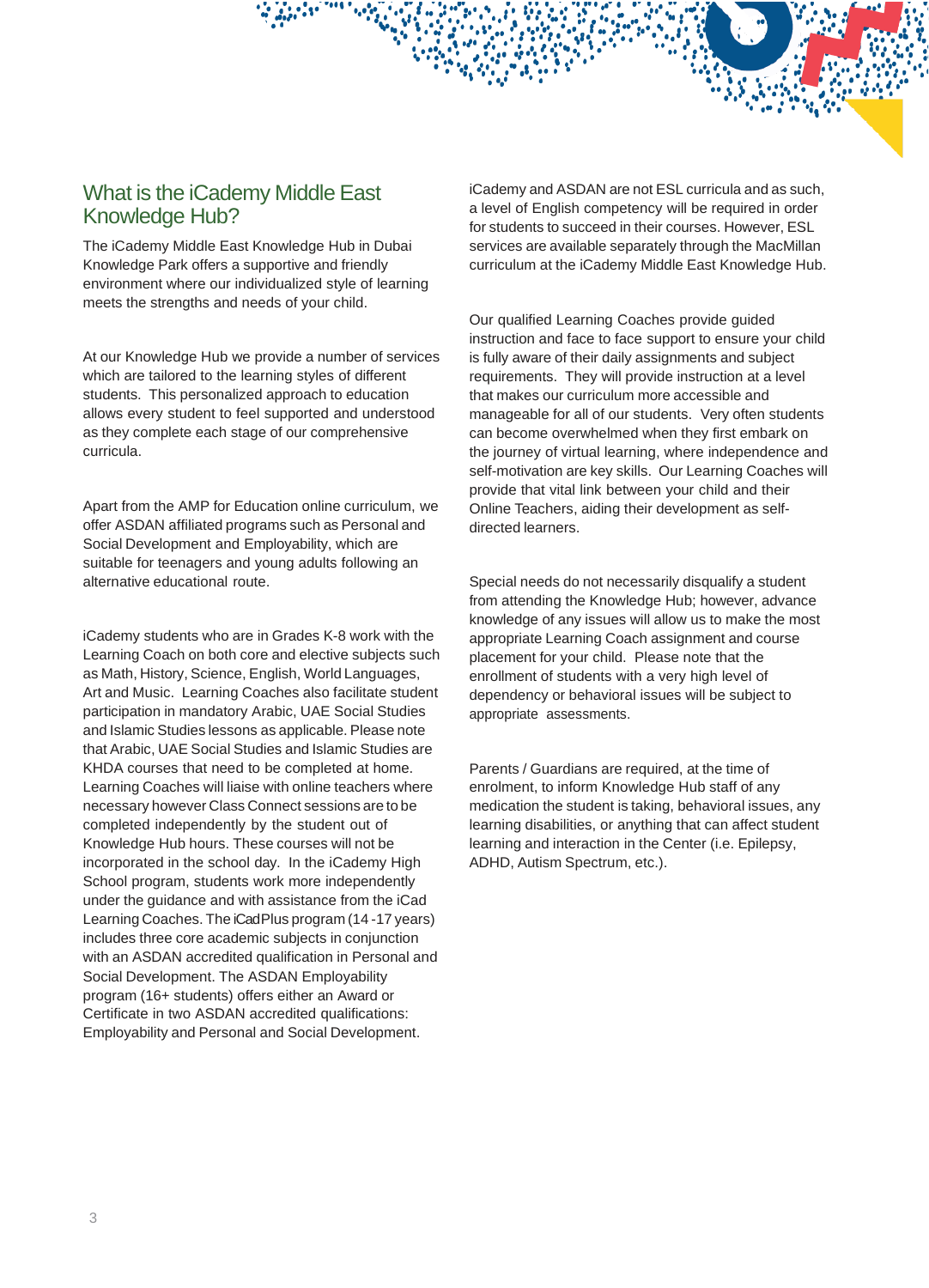

## Role of the iCademy Middle East Knowledge HubLearningCoach(LC)

The Learning Coaches will assist by monitoring student progress through lessons and daily assessments. They will work actively with students to assist them in achieving mastery of their learning objectives.

#### **The iCademy Middle East Learning Coach will:**

- Support students with curricular and instructionalissues
- Track student academic progress and attendance with iCademy
- Maintain an accurate and up-to-date attendance record
- Ensure assignments, tests, quizzes are submitted to Online Teachers for grading
- Ensure emails are reviewed and responded toasnecessary
- Attend conferences with the student's assigned Teachers, if required
- <span id="page-3-0"></span>• Report to Parents / Guardians regarding student progress

## Timings and Holidays

The Knowledge Hub operates from 8am to 5pm and hours for students may vary, depending on their program (Early Years, Lower School, Middle School, High School, iCad+, Employability and Private Tuition).

The iCademy ME school year has specific school start and end dates as well as scheduled breaks. Students are encouraged to continue working through their assignments even during scheduled breaks, as necessary, as the online school is available 24/7.

The iCademy Middle East Knowledge Hub has set winter, spring and summer holidays which are included in the Knowledge Hub calendar. Students and families are strongly encouraged to schedule any vacation time in accordance with the Knowledge Hub calendar. Parents / Guardians of students who choose to take vacations outside ofthescheduled holidays must seek permission from their Learning Coach and High School Academic Advisor as applicable.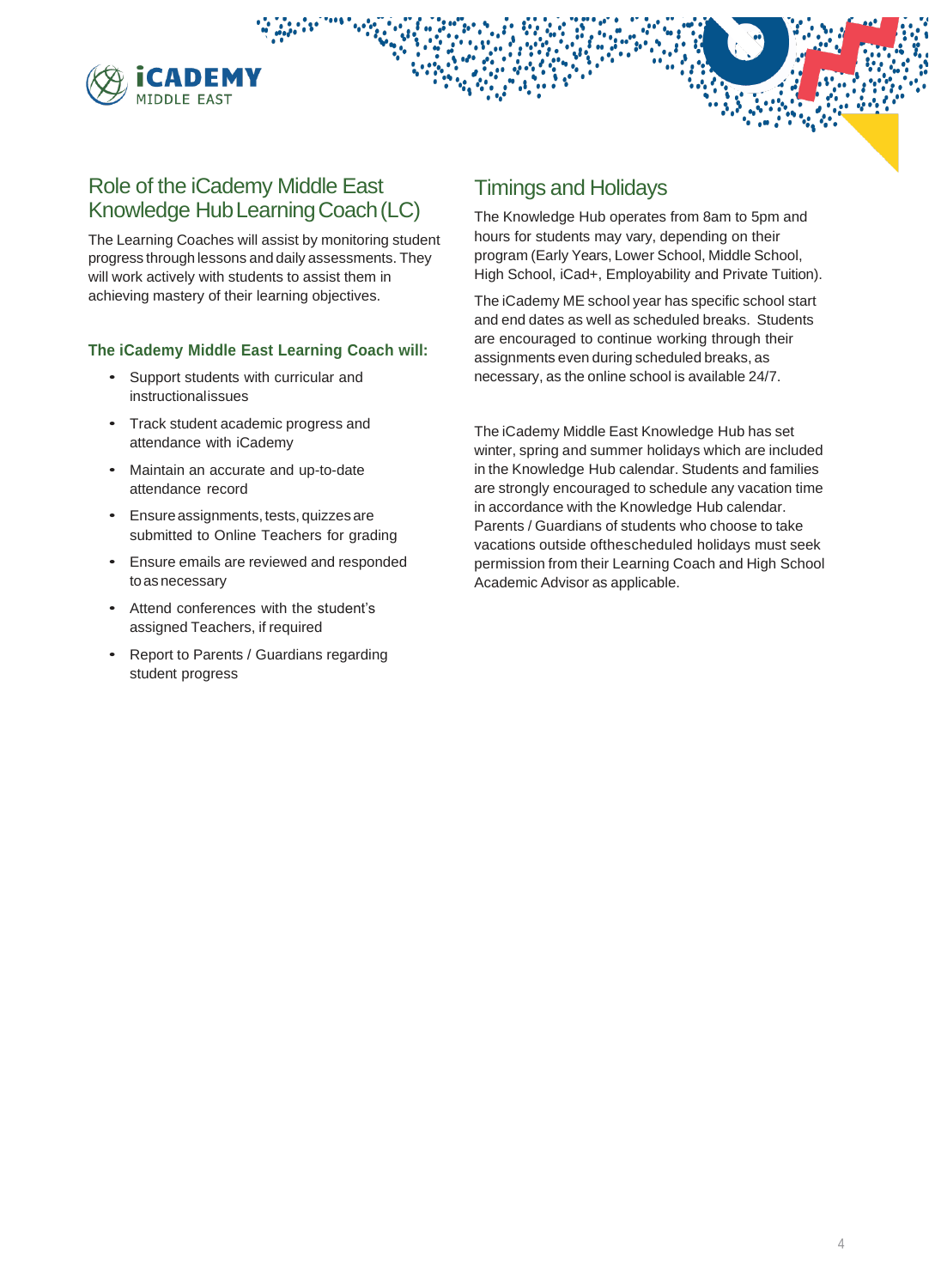## <span id="page-4-0"></span>Drop-Off and Pick-Up Procedures

As mentioned above the Knowledge Hub hours for the students vary based on the program:

- 5 Day Per Week Students Monday-Thursday from 8:30-3:00pm and Friday from 7:30am – 12 noon
- 3 Day Per Week Students: Monday and Wednesday from 8:30-3:00pm and Friday from 7:30-12 noon
- 2 Day per Week Students Tuesday and Thursday from 8:30-3:00pm

Parents / Guardians are required to drop-off students no earlier than 15 minutes before their session starts. Students in Grades KG through 5 must be accompanied to the Knowledge Hub. Students in Grades 6 through 12 may be dropped in front of the Knowledge Hub only once the consent has been given by a Parent / Guardian.

## Knowledge Hub Contact **Information**

Paula Treacy, iCad+, Employability and Lower School LCP Lead [ptreacy@icademymiddleeast.com](mailto:ptreacy@icademymiddleeast.com)

Angela Johansson, Middle School and High School LCP Lead [ajohansson@icademymiddleeast.com](mailto:ajohansson@icademymiddleeast.com)

Should a parent wish to contact the Knowledge Hub they may do so at this number. They will then be directed to the relevant staff member.

<span id="page-4-1"></span>**OfficePhone:** +971-4-440-1212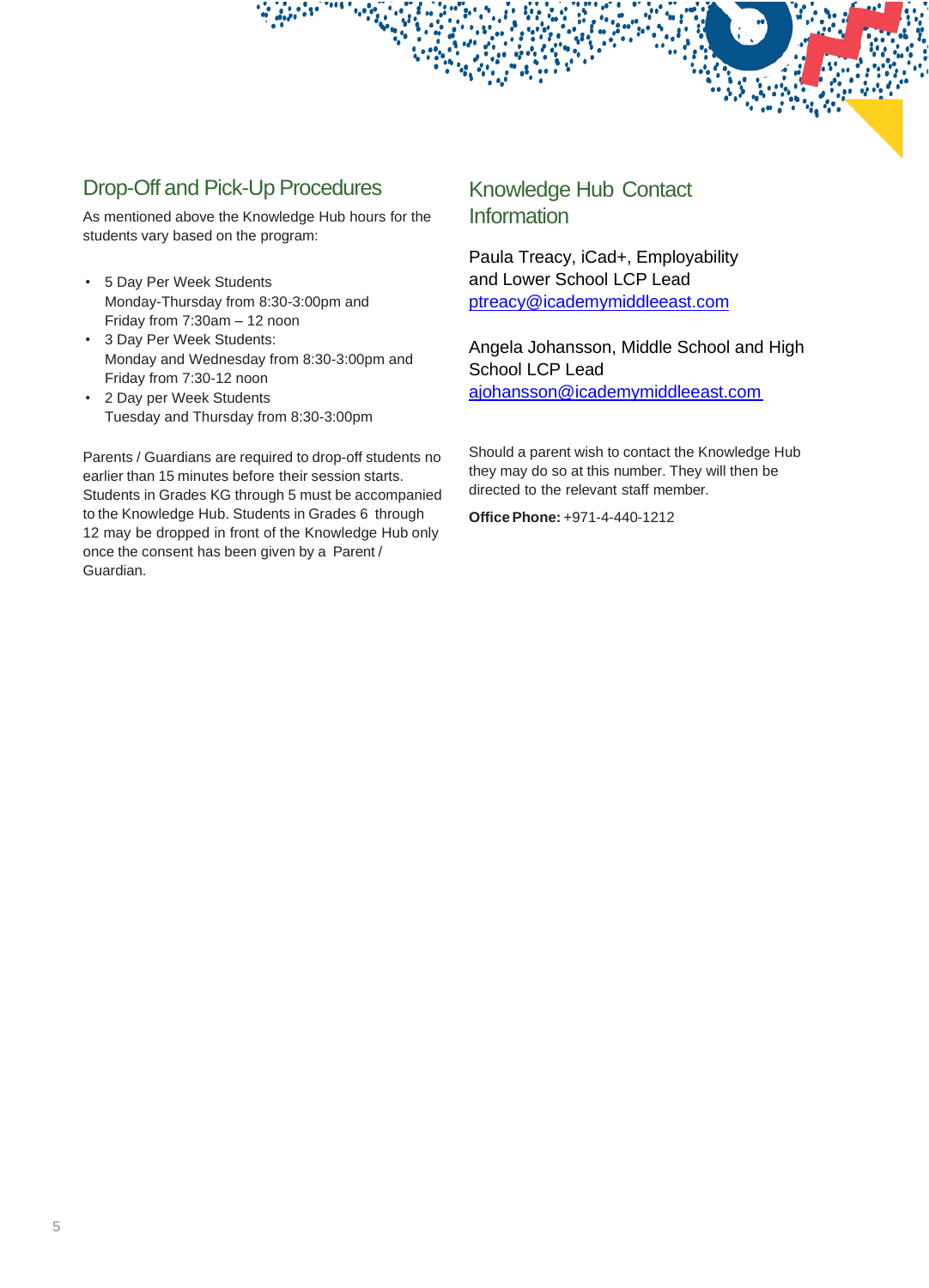

## Student Rights and Responsibilities

| <b>RIGHTS</b>                                                                                                                                                                                       | <b>RESPONSIBILITIES</b>                                                                                                                                                                                       |  |
|-----------------------------------------------------------------------------------------------------------------------------------------------------------------------------------------------------|---------------------------------------------------------------------------------------------------------------------------------------------------------------------------------------------------------------|--|
| I have the right to be comfortable and to be treated<br>with respect in this Center.                                                                                                                | I have the responsibility to treat others with respect.<br>This means that I will not laugh at, tease, or hurt<br>the feelings of others.                                                                     |  |
| This means that no one will laugh at me, tease me,<br>or hurt my feelings.                                                                                                                          |                                                                                                                                                                                                               |  |
| I have the right to be myself in this Center.                                                                                                                                                       | I have the responsibility to respect others as individuals<br>and not to treat them unfairly.                                                                                                                 |  |
| This means that no one will treat me unfairly because<br>I am a child or adult; young or old; boy or girl; fat or<br>thin; tall or short; of any race or nationality; or because<br>of my religion. | This means that I will treat no one unfairly because they<br>are children or adults; young or old; boys or girls; big<br>or thin; tall or short; of any race or nationality; or<br>because of their religion. |  |
| I have the right to be safe in this Center.                                                                                                                                                         | I have the responsibility to make the Center safe for<br>myself and others.                                                                                                                                   |  |
| This means that no one will treat me unfairly because<br>I am a child or adult; young or old; boy or girl; big or<br>thin; tall or short; of any race or nationality; or because<br>of my religion. | by not hitting anyone; kicking anyone; pushing anyone;<br>pinching anyone; hurting anyone; threatening or<br>bullying anyone.                                                                                 |  |
| I have the right to expect my belongings to be safe<br>and treated with respect in this Center.                                                                                                     | I have the right to expect my belongings to be safe<br>and treated with respect in this Center.                                                                                                               |  |
|                                                                                                                                                                                                     | I will look after my belongings.                                                                                                                                                                              |  |
| I have the right to hear and be heard in this Center.<br>That means that no one will scream, shout, and make                                                                                        | I have a responsibility to help maintain a calm<br>and quiet Center.                                                                                                                                          |  |
| loud noises or disturb me in any way.                                                                                                                                                               | This means that I will not scream, shout, and<br>make loud noises or disturb others in any way.                                                                                                               |  |
| I have the right to learn self-control in this Center.<br>This means that no one will stand by silently while<br>I abuse my rights.                                                                 | I have the responsibility to practice self-control<br>in this Center.                                                                                                                                         |  |
|                                                                                                                                                                                                     | This means I will expect to be corrected and<br>respond positively when addressed.                                                                                                                            |  |
| I have the right to learn in this Center.                                                                                                                                                           | I have the responsibility to contribute to a positive                                                                                                                                                         |  |
| This means that no one has the right to disrupt me<br>or make it difficult for me to learn. Learning Coaches<br>should be free to teach and students free to learn.                                 | learning environment.<br>This means that I will not disrupt others or make<br>it difficult for them to learn.                                                                                                 |  |
| I have the right to expect that these rights will be mine<br>in all circumstances as long as I am exercising my full<br>responsibilities.                                                           | I have the responsibility to protect my rights and the<br>rights of others by exercising my full responsibility in<br>all circumstances.                                                                      |  |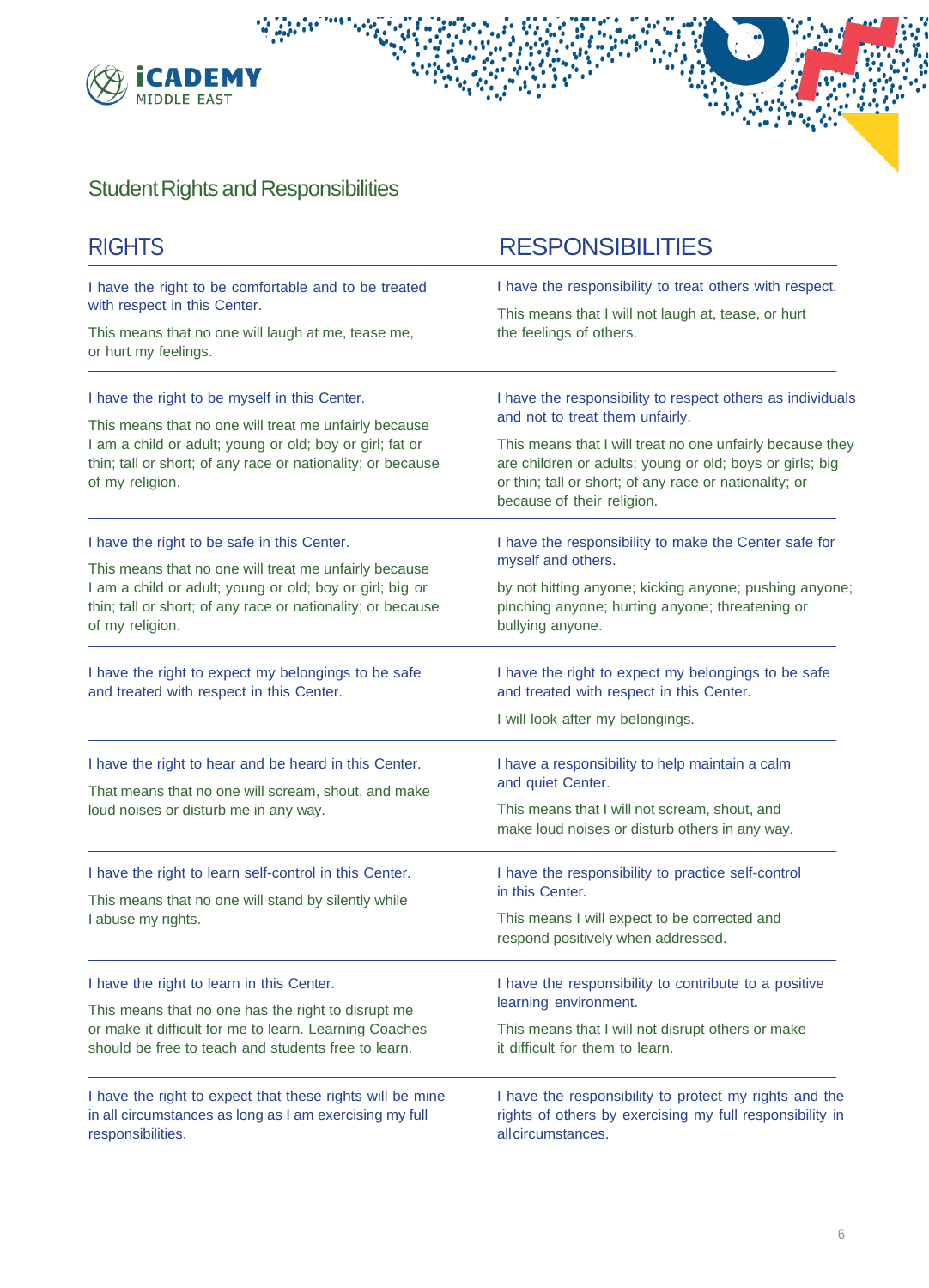## <span id="page-6-0"></span>CodeofConduct

### <span id="page-6-1"></span>**INTRODUCTION**

This document is the Code of Conduct of the iCademy Middle East Knowledge Hub, as approved by the Knowledge Hub Management and in accordance with UAE KHDA documentation and recommendations.

#### <span id="page-6-2"></span>**OBJECTIVE**

This Code of Conduct aims to establish a disciplined and purposeful learning environment which is dedicated to promoting and maintaining the quality of the learning process.

Students and their Parents / Guardians are expected to acquaint themselves with the Code of Conduct and its provisions. As soon as students are enrolled at the Knowledge Hub, they are subject to the Code of Conduct, and must adhere to it. Should students transgress or violate the Code of Conduct, they will be subject to the relevant sanctions in accordance with the disciplinary procedure for students.

#### **CODE OF CONDUCT**

#### **ForParents /Guardians**

The responsibility of Parents / Guardians regarding the Code of Conduct

The ultimate responsibility for students' behaviorrests with the Parents / Guardians. It is expected that Parents / Guardians will –

- Support the Knowledge Hub and require students to observe all rules and regulations and accept responsibility for any behavior on their part.
- Take an active interest in their child's schoolwork and make it possible for him / her to complete assigned homework.

1. Parents / Guardians should familiarize themselves with the Knowledge Hub's Code of Conduct and support the Knowledge Hub staff in implementing these regulations.

2. Parents / Guardians are responsible for their child's regular attendance and punctuality and should support the Knowledge Hub in enforcing this valuable habit. Punctual pick up after school is also of the utmost importance.

3. Parents / Guardians are requested to supply written confirmation for any absences in accordance with the Code of Conduct.

4. Parents / Guardians are responsible for students having the required stationery and other equipment for each school day.

5. Parents / Guardians are requested to participate in all meetings and activities that require their presence and to take note of all correspondence sent to them.

6. Parents / Guardians need to follow up the student's assignment schedule, extracurricular activities and the Learning Coach's remarks and instructions.

7. Parents / Guardians should check homework diaries on a daily basis and ensure that guidelines are followed and suggested exercises are done.

8. Parents / Guardians must see to it that students study and complete their homework on a daily basis without direct assistance, but with guidance and advice.

9. Parents / Guardians should not enter into the classrooms or learning areaduring schoolhoursand should not hold unnecessary conversation with Learning Coaches before or after school regarding their children. Regular Parent / Learning Coach meetings are scheduled at the end of each term. Parents may request additional meetings with Learning Coaches through the Center's administration office.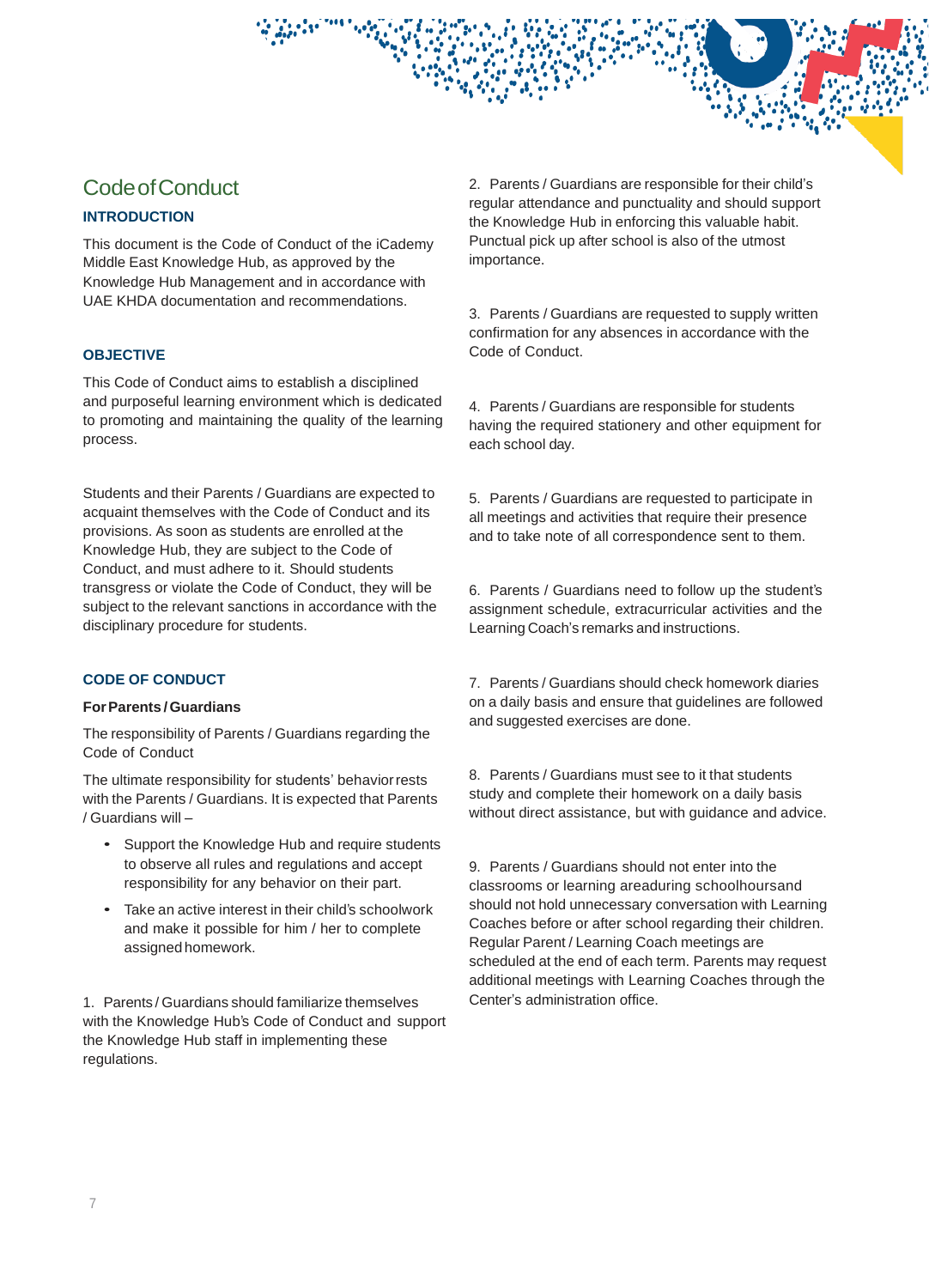

10. Parents / Guardians can communicate with Learning Coaches and Lead Learning Coaches through the appropriate channels:

- a) Homework diaries
- b) Letters addressed to the relevant member of staff
- c) Scheduled Parent / Learning Coach meetings
- d) Pre-organized meetings arranged through the administration office
- e) Email

11. Parents / Guardians must inform Knowledge Hub staff of any medication the student is taking, behavioral issues, any learning disabilities, or anythingthat can affect student learning and interaction in the Knowledge Hub. Relevant documentation and reports must be submitted at the time of enrolment.

12.We ask Parents / Guardians to support the Center while making decisions regarding their child and in reinforcing how important the educator's roles is.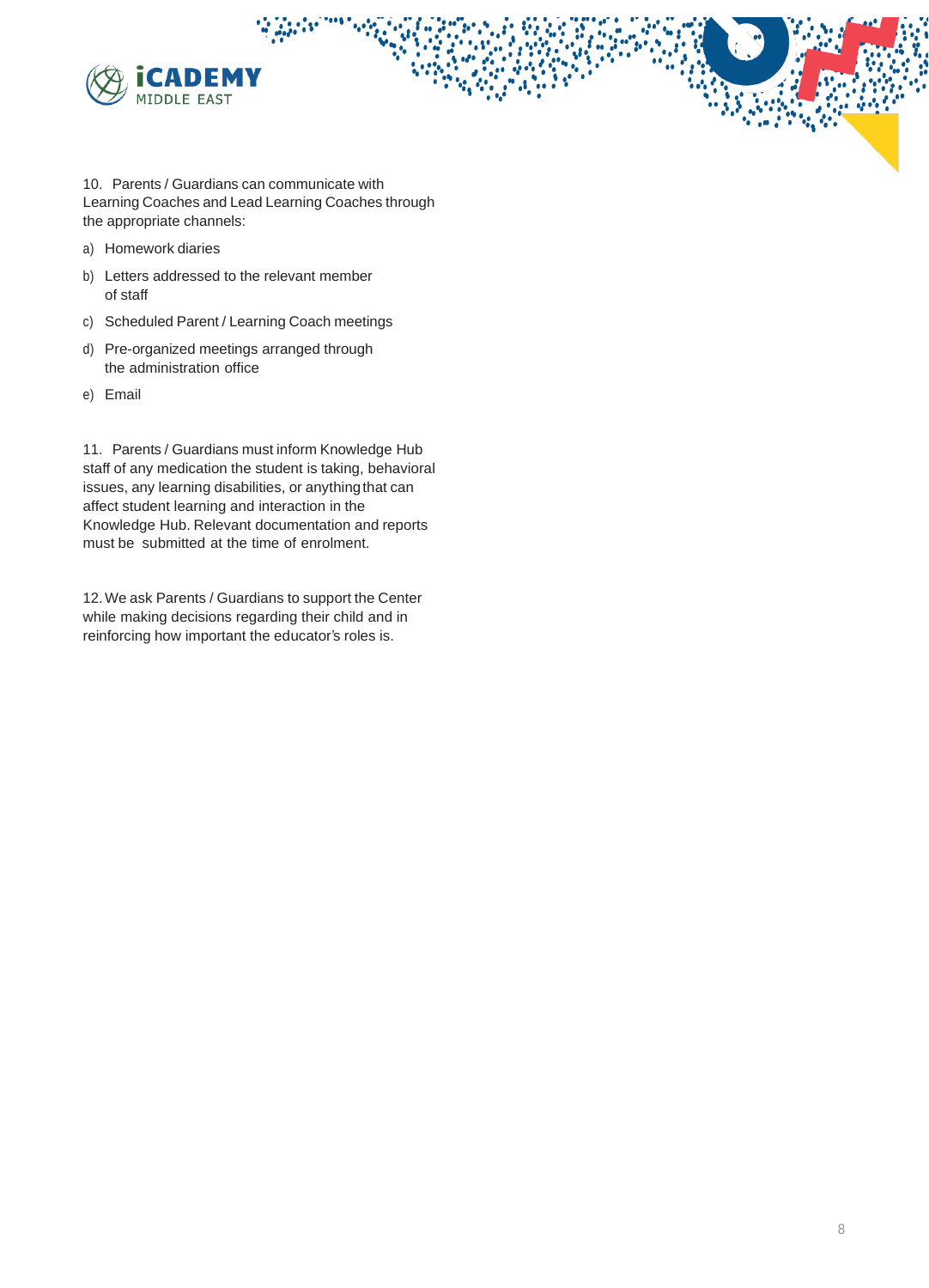## **For Students**

#### <span id="page-8-0"></span>**General Rules**

1. Students shall be good ambassadors of the Knowledge Hub, and shall conduct themselves in accordance with the Center's Code of Conduct at all times.

2. While representing the Knowledge Hub in the public eye, either directly or indirectly, students shall refrain from any behavior that could bring the Knowledge Hub, staff or their fellow students into disrepute.

3. In their interaction with the teaching staff, and other staff of the Knowledge Hub, students shall be courteous and respectful at all times and shall refrain from any action that constitutes disrespectfulness.

4. In their interaction with one another, students shall practice self-restraint and shall display mutual respect and tolerance. In particular, students shall refrain from any action aimed at harming, or that could possibly cause harm to, any other student's physical, spiritual and moral well-being. Students shall refrain from instigating / provoking a fight (including teasing / bullying).

5. Any improper physical contact between students inside the Knowledge Hub, or in any other place where they could be identified as students of the Knowledge Hub, is strictly prohibited.

6. Knowledge Hub staff shall have the same rights as a Parent with regard to controlling and disciplining students according to the Code of Conduct, both during such student's Knowledge Hub attendance as well as at any Knowledge Hub activity.

7. Students shall comply with any reasonable instruction from any member of the Knowledge Hub staff.

8. Students should not eat or drink in the classroom / at their learning stations unless authorized to do so by a member of staff.

9. Students may not ask for, share or take other students' food or belongings.

10. The smoking, possession and/or use of tobacco products while at the Knowledge Hub, at any school activity, or while students are representing the Knowledge Hub, are strictly prohibited.

11. In case of a reasonable suspicion that students have violated this Code of Conduct or the laws of the country, the Knowledge Hub's management or a member of the teaching staff is entitled to search such student and/or the property in their possession for any dangerous weapons, drugs or other harmful and dangerous substances, stolen goods or inappropriate material that the students may have brought into the Knowledge Hub. Throughout, students' dignity will be respected, and the search carried out by persons of the same sex, and in the presence of another person. The search process and outcome must be recorded.

12. Students are to treat their fellow students and Learning Coaches with respect. The following behavior towards fellow students is not allowed:

a) Pushing, kicking, bumping, tripping, spitting, causing an obstruction and threatening the safety of another student;

b) The provocation of another student;

c) Courting behavior such as kissing, holding or cuddling.

13. All students who participate in activities during school time, breaks or after school shall show loyalty and respect towards their fellow participants and officials involved.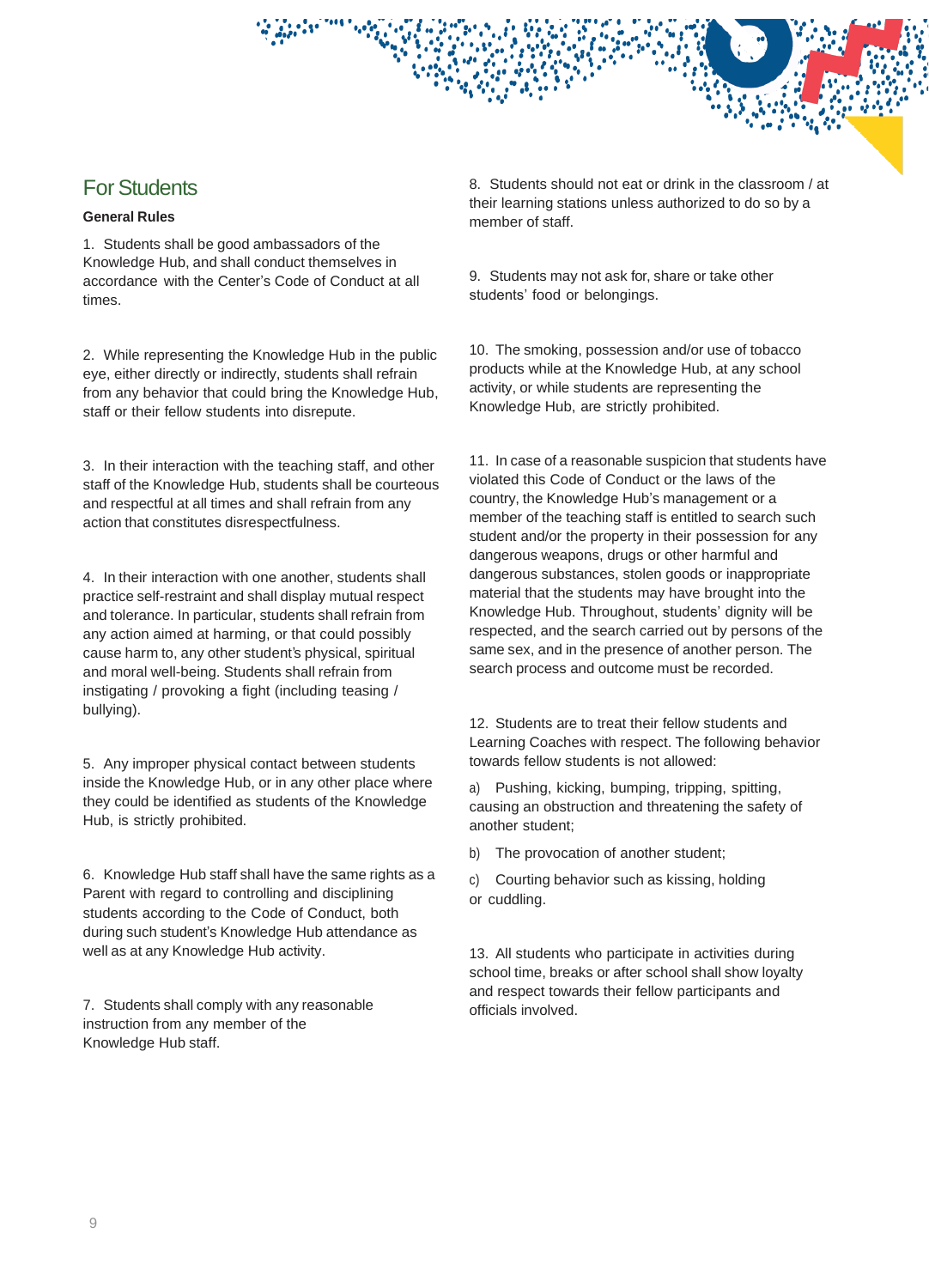

14. Students who represent the Knowledge Hub, in any capacity, will at all times be courteous towards, and comply with the rulings, prescriptions and instructions of any person in charge.

15. Students who participate in games or sports activities shall do so with commitment and dedication. Such students are expected to practice self-restraint and self-discipline. In particular, no student may display bad sportsmanship, use of foul or offensive language, get involved in fights or incidents, or engage in any foul or improper play.

16. Any conduct that unfairly prejudices the administration, discipline or efficiency of the Knowledge Hub shall be regarded as a violation of this Code of Conduct.

17. Transgressions thatmightleadtosuspension and/or expulsion include, but are not limited to:

a) Conduct that poses a threat to others' safety and infringes upon others' rights including, but not limit to their right to learn;

b) Possessing, threatening with or using dangerous weapons;

c) The possession, use, trading, or any visible sign of narcotic or unauthorized drugs, alcohol and intoxicating substances of any nature;

d) Fighting, assault or abuse (verbal or otherwise) of a member of staff, fellow student or member of the public;

e) Indecent behavior, an example of which could includesexualharassment;

f) Harmful graffiti, hate speech, sexism or racism;

g) Theft, or the possession of stolen goods, including the theft or possession of test or examination papers;

h) Unlawful conduct towards and/or vandalizing, destroying or damaging Knowledge Hub property;

i) Disrespectful, offensive behavior and verbal abuse aimed at teaching staff, other Knowledge Hub staff or students;

j) Repeated violation of Knowledge Hub rules or this Code of Conduct;

k) Criminal or oppressive behavior, such as rape, gender-based harassment and possession of inappropriate material or material of an adult nature;

l) Victimization, bullying and intimidation of other students;

m) The transgression of test or examination rules;

n) Intentionally and knowingly providing false information, or forging documents, in order to obtain an unfair advantage;

o) A conviction of a criminal offence in a court of law shall be regarded as a violation of this Code of Conduct;

p) Refusal to follow fair instruction from a member of the Knowledge Hub staff and / or to carry out punishment given;

q) Being in possession of fireworks or any other explosives;

r) Non-adherence to disciplinary sanctions.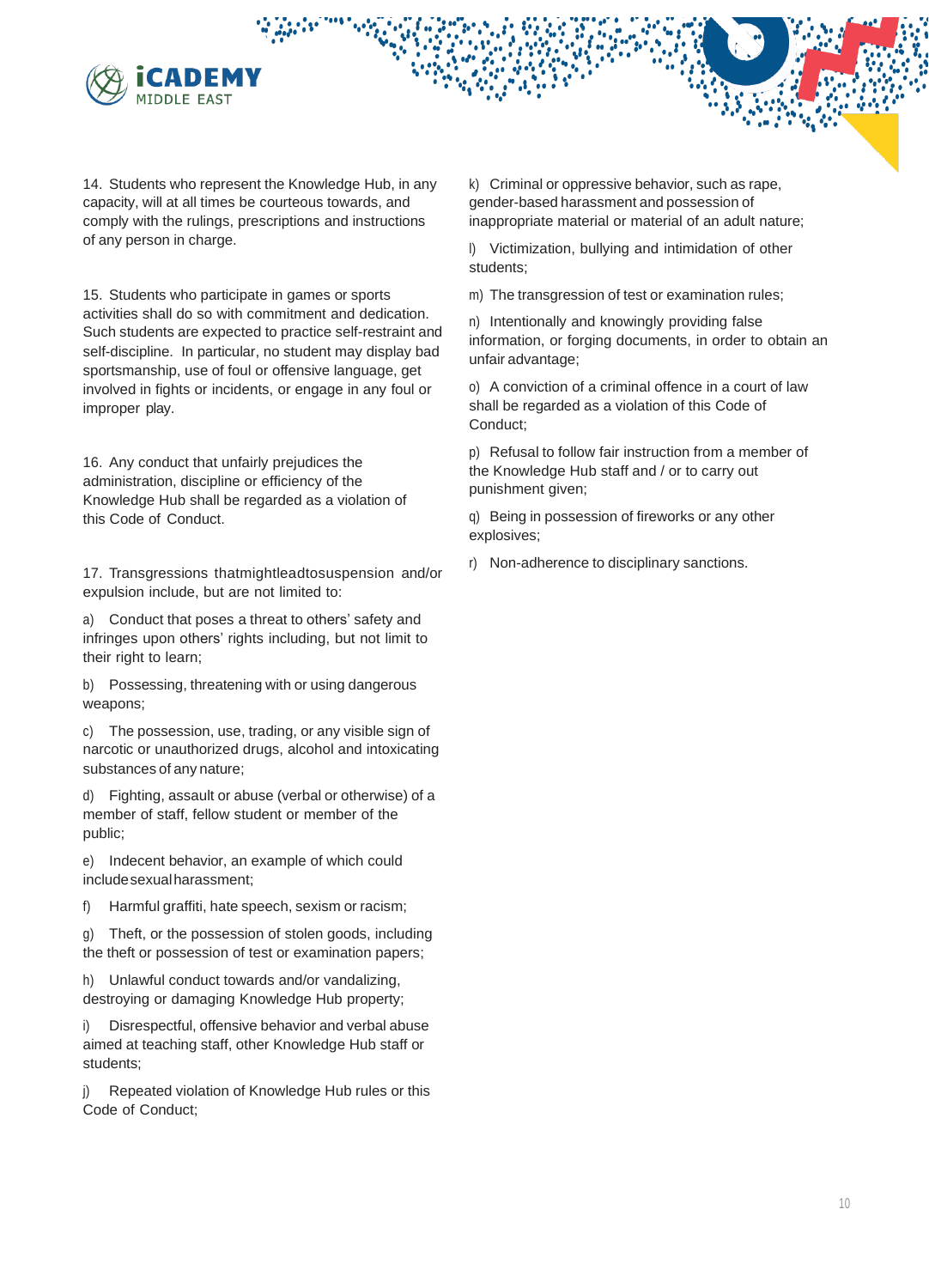## <span id="page-10-0"></span>Class Rules

Students are expected to comply fully and promptly with the class rules as well as any verbal instruction given by any member of the teaching staff that is reasonably essential to give effect to this Code of Conduct and / or for the sound and professional management of the Knowledge Hub. The rules are specified hereunder:

1. Students must arrive on time in order not to disturb the lesson;

2. Students must do homework given for each lesson punctually;

3. Textbooks / reading books / drawing equipment, etc. must be in the class for each lesson;

4. Students may not talk, shout, sing, move around or behave in any manner which is inconsistent with the learning process of other students, while the Learning Coach is teaching, while somebody else is talking or while other students are working; (special allowances will be made where necessary)

5. Students may not leave the classroom without permission from the adult in charge;

6. Students must with follow given instructions immediately;

7. Students should not eat or drink in the classroom unless authorized to do so by a member of staff;

8. Students must return reply slips as they are needed for the smooth running of the Knowledge Hub;

<span id="page-10-1"></span>9. Any violations of the class rules shall be regarded as violation of this Code of Conduct and Knowledge Hub rules.

## Appearance and Dress Code

Respectful attire is required at all times, in accordance with the guidelines in the UAE. Students and staff must wear clothing that covers the midriff, chest and shoulders. At the Knowledge Hub we insist that our students respect the culture of our host country by ensuring they follow the below guidelines:

- Skirts / pants no shorter than 10 cm above the knee (this also includes shorts);
- Shirts / T-shirts with sleeves which cover the shoulders. Vest tops are not acceptable for either male or female students;
- No part of a student's attire may have slogans or pictures which may be offensive to others – this includes, but is not limited to, foul language, explicit scenes or words and drugrelated symbols;
- Students should be dressed in a neat fashion, therefore see through clothing, midriff revealing tops and low hung trousers are not acceptable.

If a student arrives dressed inappropriately, they will receive a first warning and if possible, remove or cover any inappropriate attire. Further offences will result in Parents being contacted and asked to bring a change of appropriate clothing to school. Continued offences may result in temporary removal from the iCademy Knowledge Hub Program.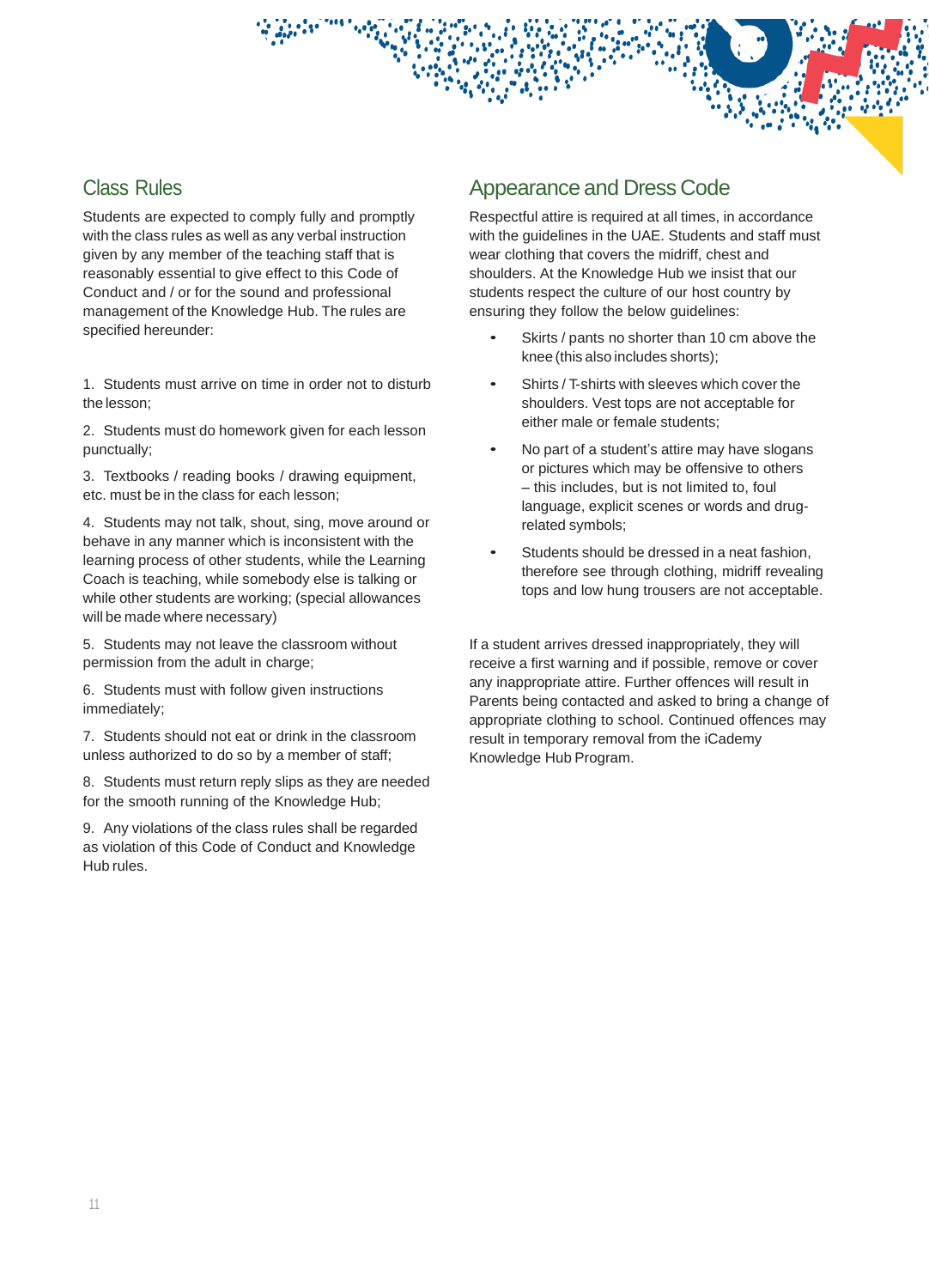

## <span id="page-11-0"></span>Knowledge Hub Property & Surrounding Dubai Knowledge Park

1. Knowledge Hub property includes the following:

a) The premises occupied by the Knowledge Hub.

b) All other property, including equipment, books, stock, motor vehicles and the like that the Knowledge Hub owns, rents or stores, or with regard to which the Knowledge Hub could be held legally liable in case of any loss or damage.

2. As the Knowledge Hub has been developed for the use of all students who attend it, all students are obligated to do everything in their power to protect the property in order for it to be utilized to the benefit of all current and future students of the Knowledge Hub. No student is allowed to operate any equipment of the Knowledge Hub without the prior permission from a member of the teaching or administration staff.

3. No student may remove any Center property from the premises without the prior consent from a member of the Knowledge Hub staff.

4. Students may not handle, mark, deface or destroy any property of the staff of the Knowledge Hub, fellow students, visitors to the Knowledge Hub, or members of the public. This rule applies to property on the Center premises, in the immediate vicinity of the Center, as well as any vehicle with which students are transported, and the property contained therein. The basic rules regarding Center Premises are:

a) Students may not enter the Center or classrooms without permission;

b) Students may not damage, deface or destroy any Knowledge Hub property. Any student who deliberately misuses, damages or vandalizes any Knowledge Hub property shall replace or pay for such property. Destruction of and/or damage to property is considered to be a criminal offence;

c) No animals are allowed on the Knowledge Hub premises, unless permission has been granted by a Lead Learning Coach;

d) Students must make use of designated entry and exit points to enter and leave the Knowledge Hub. Students may not climb on or over fences or through windows and must refrain from loitering in the foyer;

e) Students must obtain permission from a Lead

Learning Coach before displaying posters on the premises;

f) Students must obtain permission from a Lead Learning Coach before selling any goods on the premises;

g) Students may not remove any item belonging to the Knowledge Hub from the premises without permission from a Lead Learning Coach;

h) Students may not loiter in the toilets; i) Knowledge Hub buildings / property may only be entered into by students at 8:00 and must be vacated by 15:15 Sunday to Thursday, unless otherwise authorized by the Learning Coaches;

j) The following areas are out of bounds for the students:

- IT Server Room
- Staff areas
- Other offices / companies in Dubai Knowledge Park

Middle and Lower School students are not allowed to go to the Food Court except on Thursdays during second break while accompanied by Learning Coaches

Middle and Lower School students who have permission to leave the Knowledge Hub during break times are not to go beyond the nearby coffee shops and are to return to the Knowledge Hub as soon as their purchases have been made.

k) Students may not leave the Knowledge Hub premises without permission and / or accompaniment of a member of staff.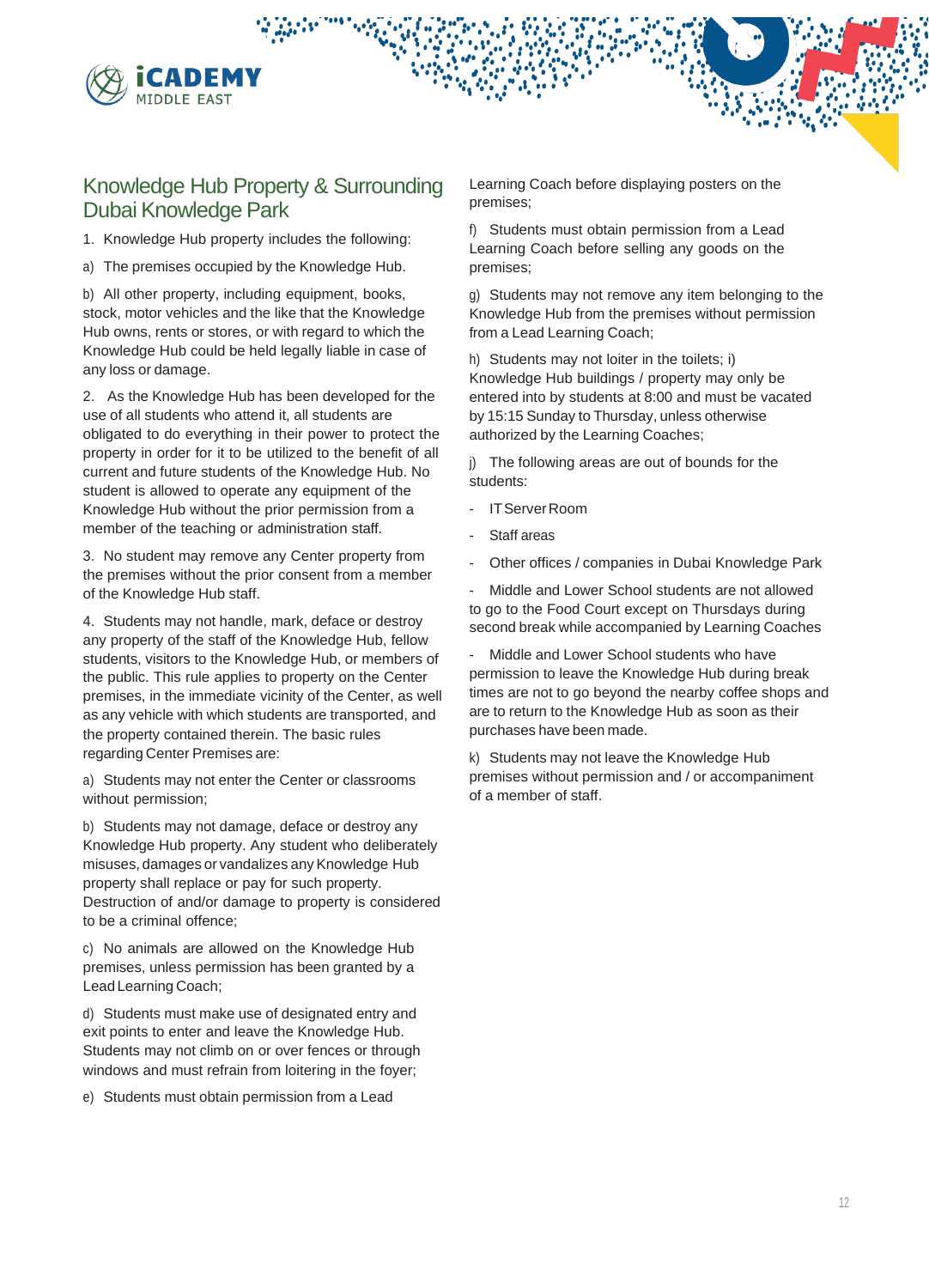## <span id="page-12-0"></span>**I.T. and Electronics Policy**

1. Students may not use desktops or laptops to access any inappropriate / prohibited sites on the Knowledge Hub-Internet-Network.

2. Checking personal email, Facebook or other social networking sites is not allowed during class time.

3. Students may not use cameras, phones or other devices to make recordings of any kind during school hours unless with specific permission from a Learning Coach.

4. The use of iPods, MP3 players and headphones must be discussed and cleared with individual Learning Coaches.

5. Cell phones, electronic games and any other recording devices are strictly prohibited during class time. Lower and Middle School students are expected to hand these in to the class teacher for safekeeping at the beginning of the day and after break times. Emergency calls may be made from the school office. Cell phones, electronic games or any other recording devices found, will be confiscated and returned to the student at the end of the day on a first offence. In case of continued infringements, devices will be returned only to a Parent / Guardian.

6. During exam periods there is a strict no phone rule, where all phones must be kept at home or handed in upon arrival at the Knowledge Hub.

<span id="page-12-1"></span>7. Special allowances will be made, on recommendation and with approval from the Learning Coach, for the use of electronic devices during class time. Misuse of such allowances will result in the confiscation of relevant equipment.

## Notices/ Lettersto Parents

1. All students are required to hand to their Parents / Guardians, all notices that are distributed.

2. Students and Parents should ensurethe prompt return of any acknowledgement of receipt / reply slips that requires Parents' / Guardians' signatures.

## <span id="page-12-2"></span>School Work and Homework

1. There shall be an orderly atmosphere in the classroom at all times. Students may not disrupt or hinder teaching.

2. Students must promptly carry out instructions in class.

3. Students should have a homework diary.

4. All students must do their prescribed homework and promptly return it to the relevant member of staff by the due date. Failure to comply with this rule shall be excused only if, on the day which homework was to be completed, the student hands to the relevant member of staff, a written note from his/her Parents / Guardian with an acceptable excuse for such failure.

5. All students must do their prescribed homework enthusiastically, diligently and with dedication in order to develop a consistent work ethic.

6. Students are obliged to catch up as soon as possible on any work that they have missed due to absences or tardiness.

7. Students shall move swiftly and quietly from one class to the next.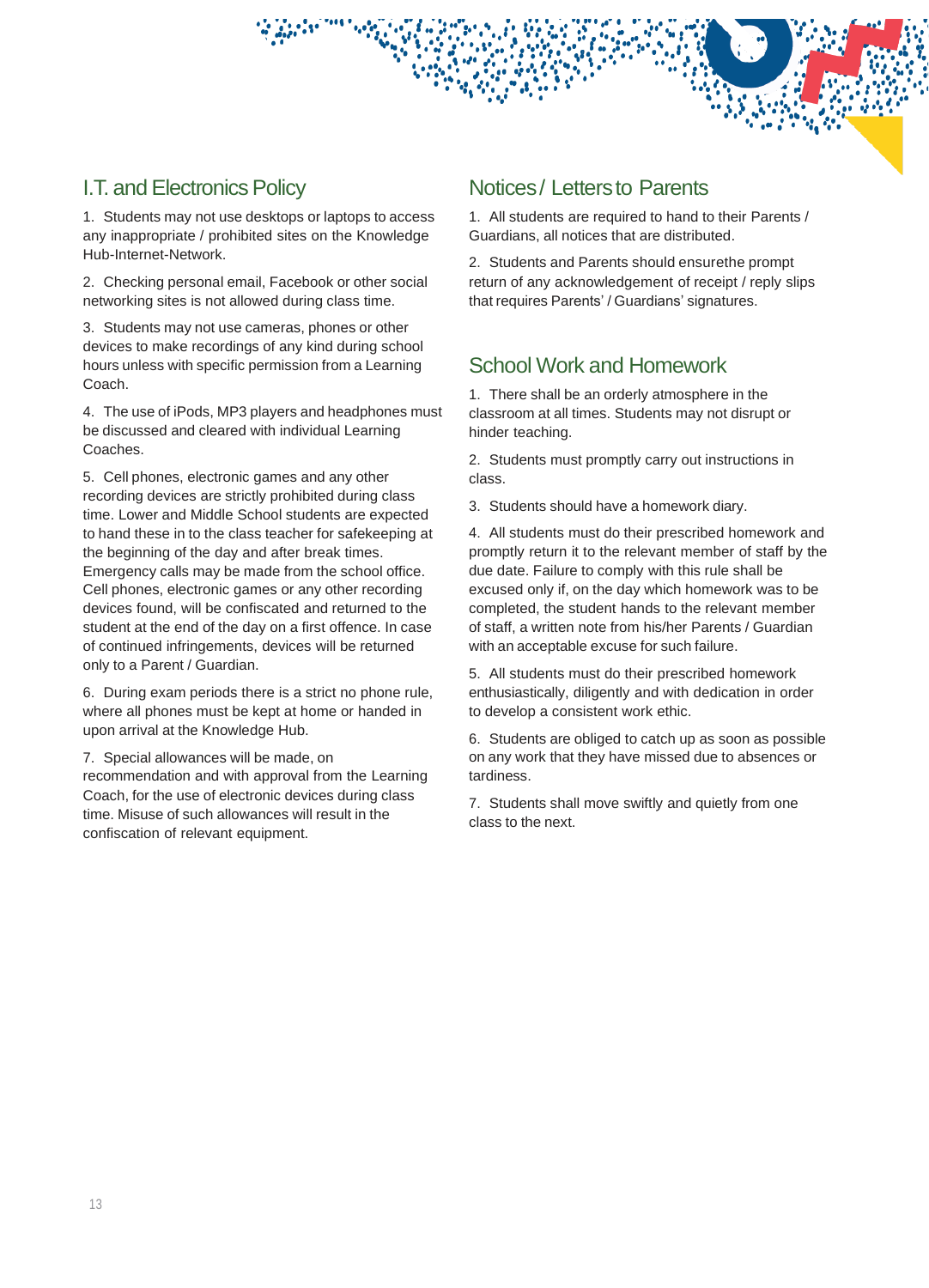

## <span id="page-13-0"></span>TestsandExaminations

Assessments such as quizzes and tests, are a critical part of any academic program. They offer important information about the students' progress toward mastery. However, this information is only helpful and reflective of learning if it is accurate; and it can be accurate only if assessments represent the work of the student and the student alone.

1. All students are to abide by the test / assessment and examination regulations.

2. Absences must be indicated / followed up by a written explanation from the Parents / Guardians and any assessment will be done upon the student's return.

3. Students shall refrain from any form of dishonesty when tests and examinations are conducted.

4. No talking or disruption during tests or examinations will be tolerated.

5. Unless otherwise instructed by a Learning Coach or by a specific assessment, students are expected to honor the following principles while taking assessments:

a) The student will take assessments independently.

b) They will not copy or redistribute any part of the assessment in any way – electronically, verbally or on paper.

c) Assessments will be treated as "closed book" – meaning that they may not use any textbooks, references, or other materials (printed or electronic) during assessments – unless the Learning Coach or the specificassessmentotherwiseinstructs.

d) Assessments will be treated as "single browser" – meaning that during the assessment, students may not log in a second time to their course, open their course or related materials on another browser or another computer or electronic device – unless the Learning Coach or the specific assessment otherwise instructs.

e) The answers must reflect the student's and only the student's work, free of outside assistance. Students may not plagiarize in any way.

f) Students may not confer with other students, family members, or acquaintances, either in person or through electronic equipment, during assessments.

6. When submitting written assignments to Online Teachers / Learning Coaches to grade, these assignments must be completely freefromplagiarism. Plagiarism is copying another person's work without providing direct reference to the author, original print material, or website. The same applies for oral assignments.

7. In order to uphold the integrity of the Knowledge Hub, High School students are required to complete formal End of Semester Examinations at the Knowledge Hub, under supervision. Should a student undertake the exam outside of the Knowledge Hub, the test will result in a zero grade being issued. The Academic Coach will get the passwords from all teachers for End ofSemesterExams.

## <span id="page-13-1"></span>**Punctuality**

1. Students are expected to arrive at the appointed time at the beginning of the school day and the start of any other school activity.

2. Parents / Guardians must inform the relevant staff if a student is going to be late – this should only happen under exceptional circumstances.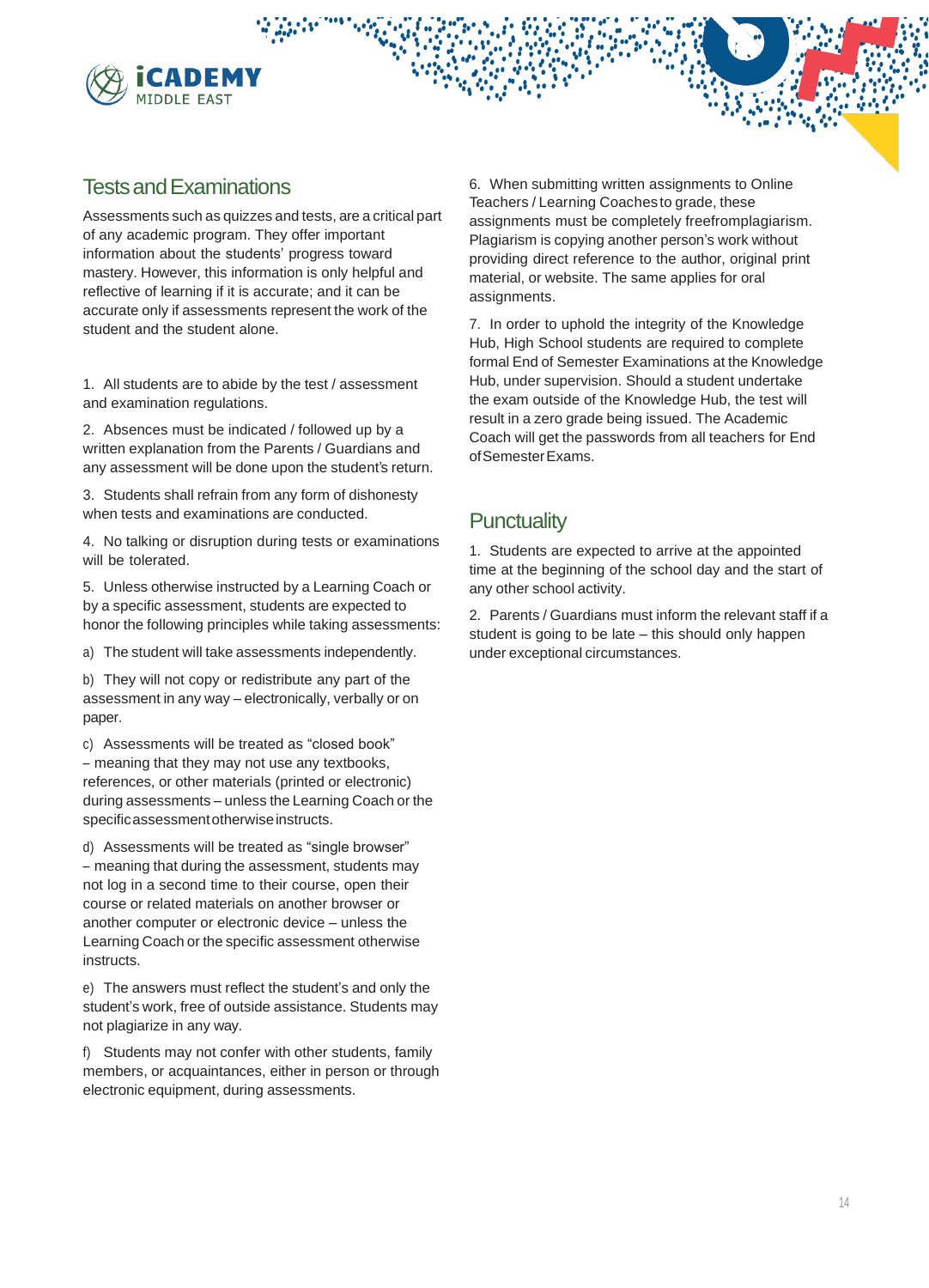## <span id="page-14-0"></span>Absence from School

The KHDA stated that students should not be absent from school for more than 21 days in an academic year.

Absence in excess of KHDA regulations could result in exclusion from the iCademy Knowledge Hub Program and loss of paid tuition.

Regulations state that absence from accessing lessons for more than ten consecutive days, without prior arrangement, may result in the removal of the student from the program. Arrangements for extensions can be made under exceptional circumstances.

1. Students may be absent from school in exceptional cases only, and only with the written consent of the Parents.

2. When any student is absent from school without an acceptable excuse, it shall be regarded as truancy, which is strictly prohibited.

3. When a student is absent from school for one or more days, Parents / Guardians must notify the Learning Coach on the day and submit a written explanation as soon as possible.

4. Should a student need to leave the school for a specific reason during the school day, a verbal or written request from the Parents / Guardians, is required.

## <span id="page-14-1"></span>Lunches and Food Regulations

1. All students are encouraged to bring in a water bottle so they can have access to water throughout the day. Water fountains are provided in the Knowledge Hub for additional access to drinking water.

2. No fizzy drinks or energy drinks are allowed in the Early years, Lower & Middle School Knowledge Hub and will be confiscated and returned to the students at the end of the day.

3. Parents are kindly advised to choose healthy options as everyday snacks or as part of lunch boxes. Excessive junk food will also be confiscated and returned to the students at the end of the day.

4. Although the High School Students are allowed more leniency in this regard, students and parents are advised to avoid junk food and unhealthy beverages.

## School Environment

1. Students have the right to a safe environment in school that is conducive to education.

2. Students may not litter in the Knowledge Hub or the surroundingareas.

3. Students are expected to leave the school and eating area in a neat and clean condition, and must ensure that all litter is picked up and placed in bins.

4. Students must leave restrooms in a clean condition.

5. Any action or failure by students that constitutes or could constitute a health risk to other persons must be avoided.

6. The application of slogans, graffiti, stickers, posters and the like to any surface in the Knowledge Hub is strictly prohibited, unless it is done with the Learning Coach'sconsent.

7. Students shall comply with any reasonable instruction from any members of the iCademy staff with regard to maintaining a clean and hygienic school environment.

## Appendix A - Procedure for Disciplinary Action against Students

In case of a violation of any provision prescribed in the Code of Conduct for students, this disciplinary procedure is to be followed. In order to enforce this disciplinary procedure, misconduct is divided into three categories. These correspond with various disciplinary steps that could be taken and the various procedures that could be followed in handling misconduct.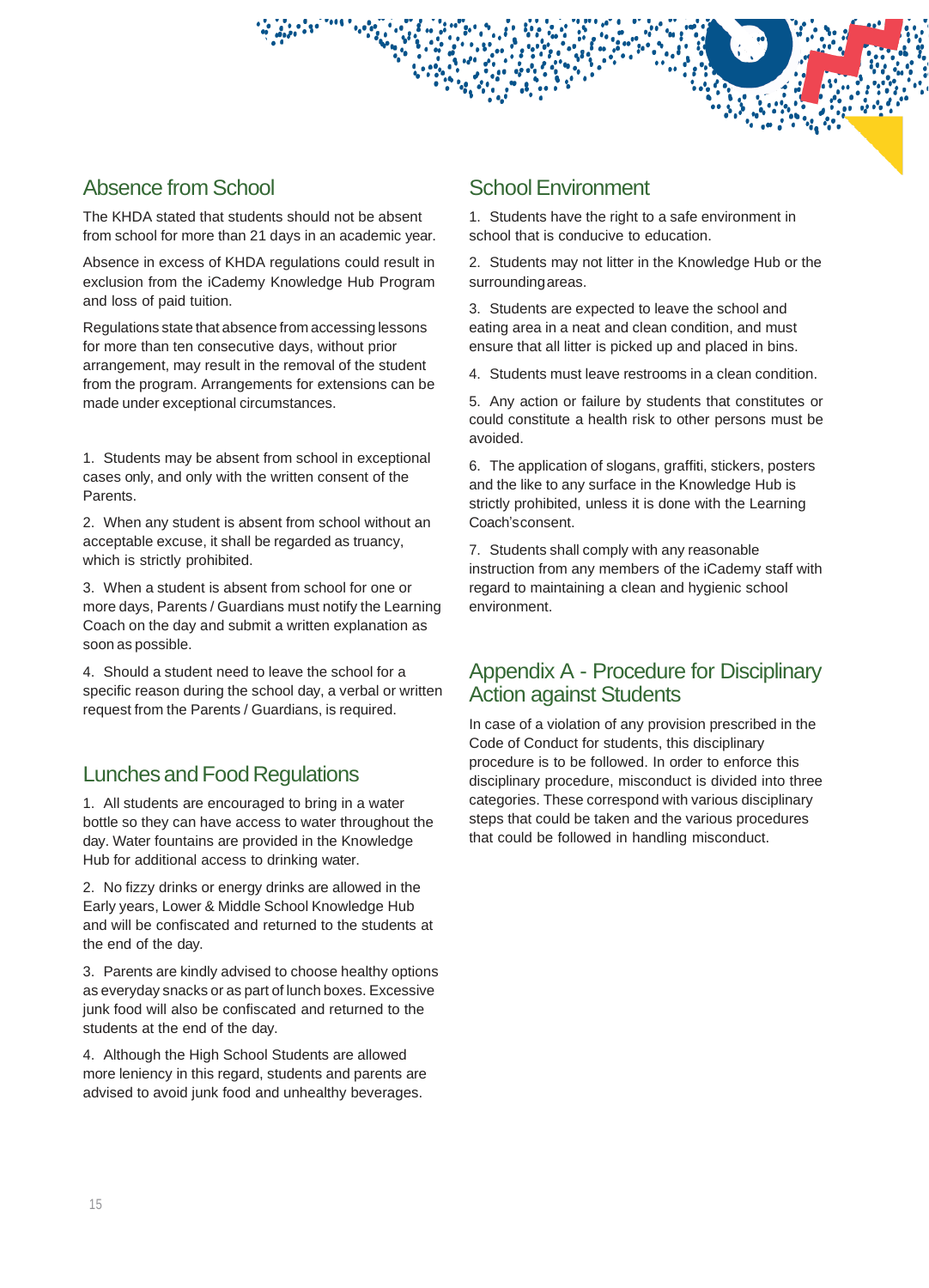## <span id="page-15-0"></span>Disciplinary Action

#### **MINOR TRANSGRESSIONS**

#### **1. Category A misconduct**

Any violation regarding the following:

CADEM

- Being a good ambassador of the school
- Basic respect for staff, adults or fellow students
- Rules regarding electronic equipment
- Begging for or taking of food
- Class rules
- Rules regarding appearance and dress code
- Knowledge Hub notices
- Class work and homework
- Punctuality and absentee letters
- Littering, cleaning and following instructions
- Dress code

Displaying bad sportsmanship, lack of commitment, the use of foul or offensive language and/or foul or improper play.

In case of the violation of any of the abovementioned provisions; such violation shall be referred to a Learning Coach who will be entitled to impose the following sanctions where relevant:

A verbal or written warning;

- Supervised school work that will contribute to the student's progress at school as well as improve the Knowledge Hub environment, provided that the Parents are informed in a timely manner and the child's safety is ensured;

- The performance of a task by the transgressor in favor of the person/institution who has been wronged by the transgression;

Supervised break detention separated from other students.

#### **2. Category B misconduct**

Any violation regarding the following:

- Repeated transgressions of Category A misconduct.
- Bringing the Knowledge Hub, staff or fellow students into disrepute.
- Disrespectful and aggressive behavior in their interaction with the iCademy staff.

Harming staff or other students' physical, spiritual and moral well-being; instigating, provoking or getting involved in fighting; teasing or improper physical contact.

- Smoking or possession of tobacco products while at the Knowledge Hub.

Displaying bad sportsmanship, the continuous use of foul or offensive language and/or foul or improper play, getting involved in fights or incidents.

- Vandalism, damage, defacing, destruction or removing of school property without permission.

Dishonesty during tests or examinations. (May result in a zero mark)

- Unauthorized absence and truancy.
- Inappropriate use of the Internet.
- Bullying.

In case of violation of any of the abovementioned provisions, such violations shall be referred to the Lead Learning Coach, who will inform the Parents either by phone or in writing, and be entitled to impose the following sanctions:

Any of the sanctions listed in Category A misconduct, to which the following could be added:

Exclusion from taking part in Knowledge Hub social events;

Short term suspension;

Agreed, reasonable compensation in case of damage or destruction of property;

- The repair or replacement of damaged property;
- In cases of violent and aggressive behavior: separation from the class or immediate suspension

#### **Written record of all events and actions will be kept.**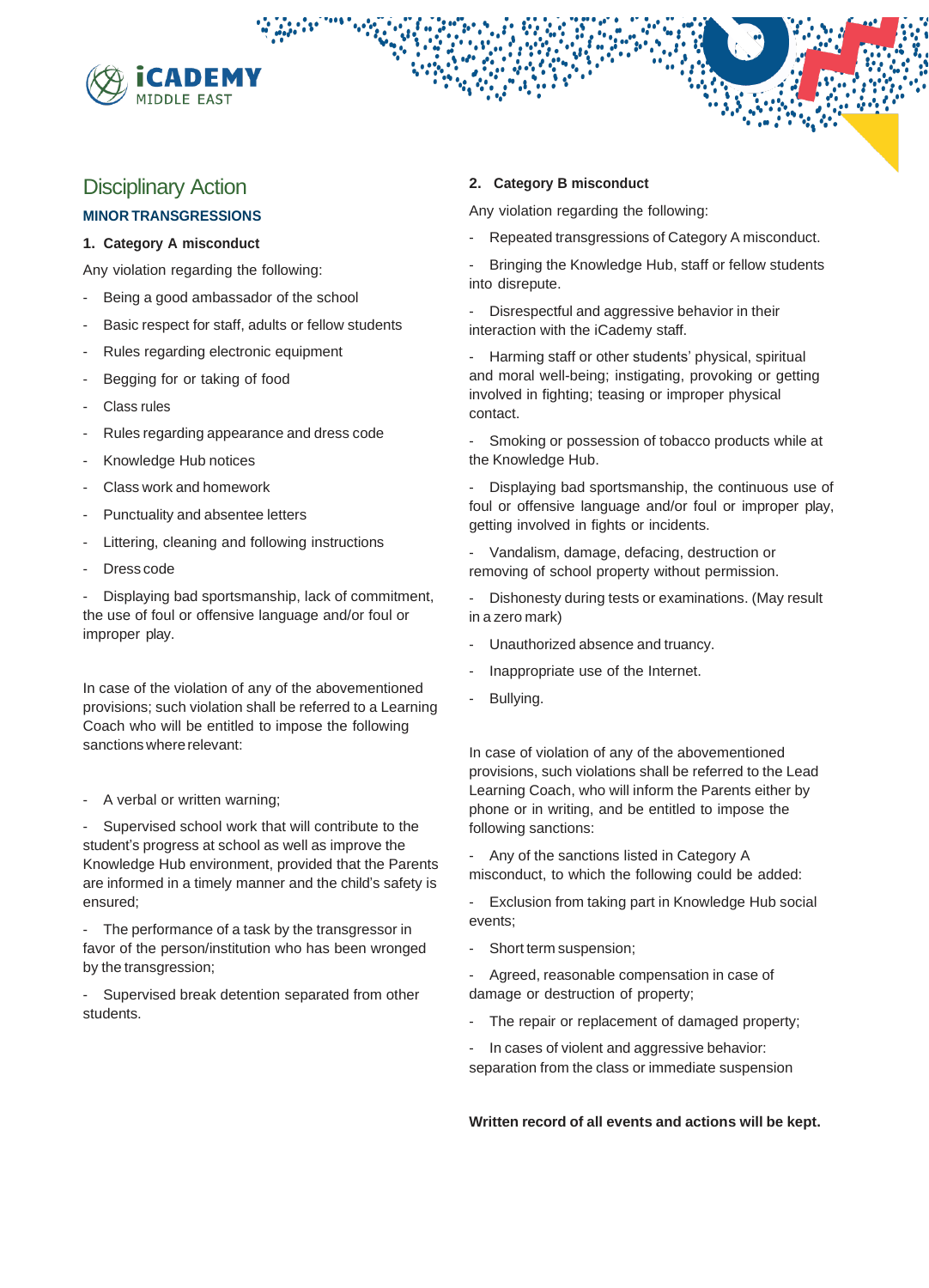#### **MAJOR TRANSGRESSIONS**

#### **3. Category C Misconduct**

Any violation / transgression that may lead to long term suspension and/or expulsion as listed in the Code of Conduct.

In case of any violation of any of the above mentioned provisions, such violation shall be referred to the Head of School or his/her authorized designee who will inform the Parents by phone, arrange a meeting and document such incident in writing.

The Center Manager, Head or School or his/her authorized designee will be entitled to impose the following sanctions:

Any of the sanctions listed in Category A and B misconduct, to which the following could be added:

- Following either an informal or formal hearing in which any student is found guilty of violating the provisions of the Code of Conduct, the Center Manager, Head of School or his/her authorized designee may impose any of the aforementioned sanctions on such student, or suspend the student, or expel the student from the Knowledge Hub with loss of paid tuition.

Should suspension be deemed as the only sanction; the Center Manager, Head of School may suspend the student, for up to ten school days. Suspension could be an in-school suspension or an out-of-school suspension depending on the circumstances.

Should expulsion be deemed as the only sanction; the student will be allowed to complete scheduled assessments or final examinations at the Center Manager's or Head of School's discretion.

- Removal of student access to instructional computing resources, which could result in his/her inability to complete learning activities.

- Involvement with law enforcement agencies and possible legal action.

#### **Written record of all events and actions will be kept.**

#### **SUSPENSION PROCEDURES**

Suspension shall be initiated according to the following procedures:

A conference will be held with the Parent / Guardian, Student and Head of School or his/her authorized designee.

Written notice will be given to the Parent / Guardian and the Student regarding the duration of suspension. Suspension, when not including a recommendation of expulsion, shall not exceedtenconsecutive schooldays persuspension.

Students will work to complete as much school work from home in order to remain on task in assigned courses.

#### **EXPULSION PROCEDURES**

A student may be expelled by the Center Manager, Head of School or his/her authorized designee.

- A hearing will be held with the Parent / Guardian, Student, the Center Manager and the Head of School, within 30 calendar days after the expellable offense has been committed. Another member of the Knowledge Hub Staff andany witnesses bothparties deem appropriate may be invited. Detailed notes will be taken.

Parents / Guardians and the Student will be notified within three calendar days as to the decision reached by the Head of School.

Students who are not expelled will work with the Knowledge Hub Staff to create a 3-month behavioral contract which details good conduct and includes measurablegoals.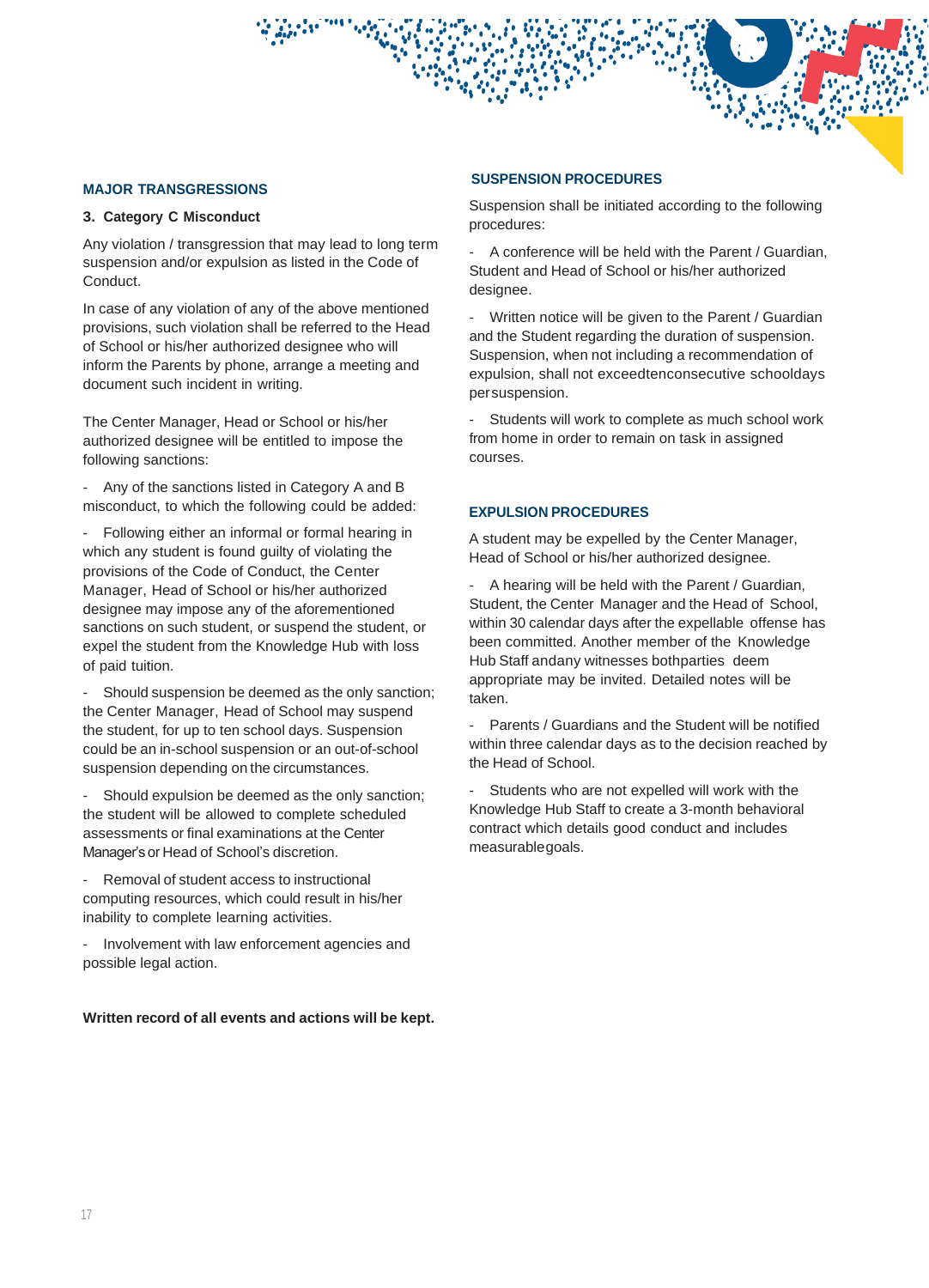

#### **EXPULSION APPEALS**

Appeals must be made in writing within three business days of the decision. Within the body of the letter should be noted why the decision should be overturned, what was learned by the student from this incident, and what he / she will do differently if admitted back in the school. This letter can be written by the Parent / Guardian but is suggested to be written by the student.

#### **POLICY ON BULLYING AND HARASSMENT**

We aim to establish a community in which everybody feels valued and safe, and where individual differences are appreciated, understood and accepted. Everybody has the right to enjoy their time at the Knowledge Hub. The Knowledge Hub community does not tolerate bullying or harassment. Respect for others is expected.

#### **OUR KNOWLEDGE HUB AIMSTO:**

- Promote a warm, caring atmosphere and ethos in the Knowledge Hub.
- Promote in each student respect and empathy for others and respect for the environment.

| <b>RIGHTS</b>     | <b>RESPONSIBILITIES</b>                 |
|-------------------|-----------------------------------------|
| To feel safe      | To respect yourself                     |
| To learn and grow | To respect others                       |
| To be respected   | To use common sense                     |
| To be valued      | To support others                       |
| To be different   | To show compassion and<br>understanding |

#### **WEDO NOT TOLERATEBULLYING**

It is your right and responsibility to report bullying, whether it happens to you or to someone else.

#### **WHAT IS BULLYING?**

It is your right and responsibility to report bullying, whether it happens to you or to someone else.

#### **BULLYING COMES IN MANY FORMS, INCLUDING:**

- Physical acts, such as inappropriate, unwanted, uninvited, or injurious physical contact with another; stalking; sexual assault; and destruction or damage to property of another;
- Written and electronic communication of any type that incorporates language or depictions that would constitute bullying, using any medium (including, but not limited to, cell phones, computers, websites, electronic networks, instant messages, text messages and emails);
- Verbal threats made to another, blackmail, or demands for protection money;
- Non-verbal threats or intimidation such as aggressive or menacing gestures;
- Direct or indirect aggressive behavior such as social isolation, ignoring and avoiding, rumor spreading, or damaging someone's reputation;
- Any of the above conduct which occurs off Knowledge Hub grounds when such conduct creates, or reasonably can be expected to create, a substantial disruption in the Knowledge Hub setting and/or at Knowledge Hub sponsored activities and events;

• Deliberately punching, hitting, bumping, obstructing or blocking access to Knowledge Hub property or facilities;

Stealing or hiding or otherwise defacing books, backpacks or other personal possessions;

• Repeated or pervasive taunting, name-calling, belittling, mocking putdowns, or demeaning humor relating to a student's race, color, gender, sexual orientation, ancestry, religion, disability, or other personal characteristics, whether or not the student actually possesses them, that could reasonably be

expected to result in the disruption of Knowledge Hub activities or that results in a hostile educational environment for the student;

• Cyber-Bullying: This involves the use of information and communication technology to support deliberate, repeated, and hostile behavior by an individual or group, which is intended to harm others;

• A bystander to bullying is a witness to bullying conduct and may be considered to be aiding or abetting the bully. This aiding and abetting includes, but may not be limited to, standing idly by or otherwise actively encouraging the bully.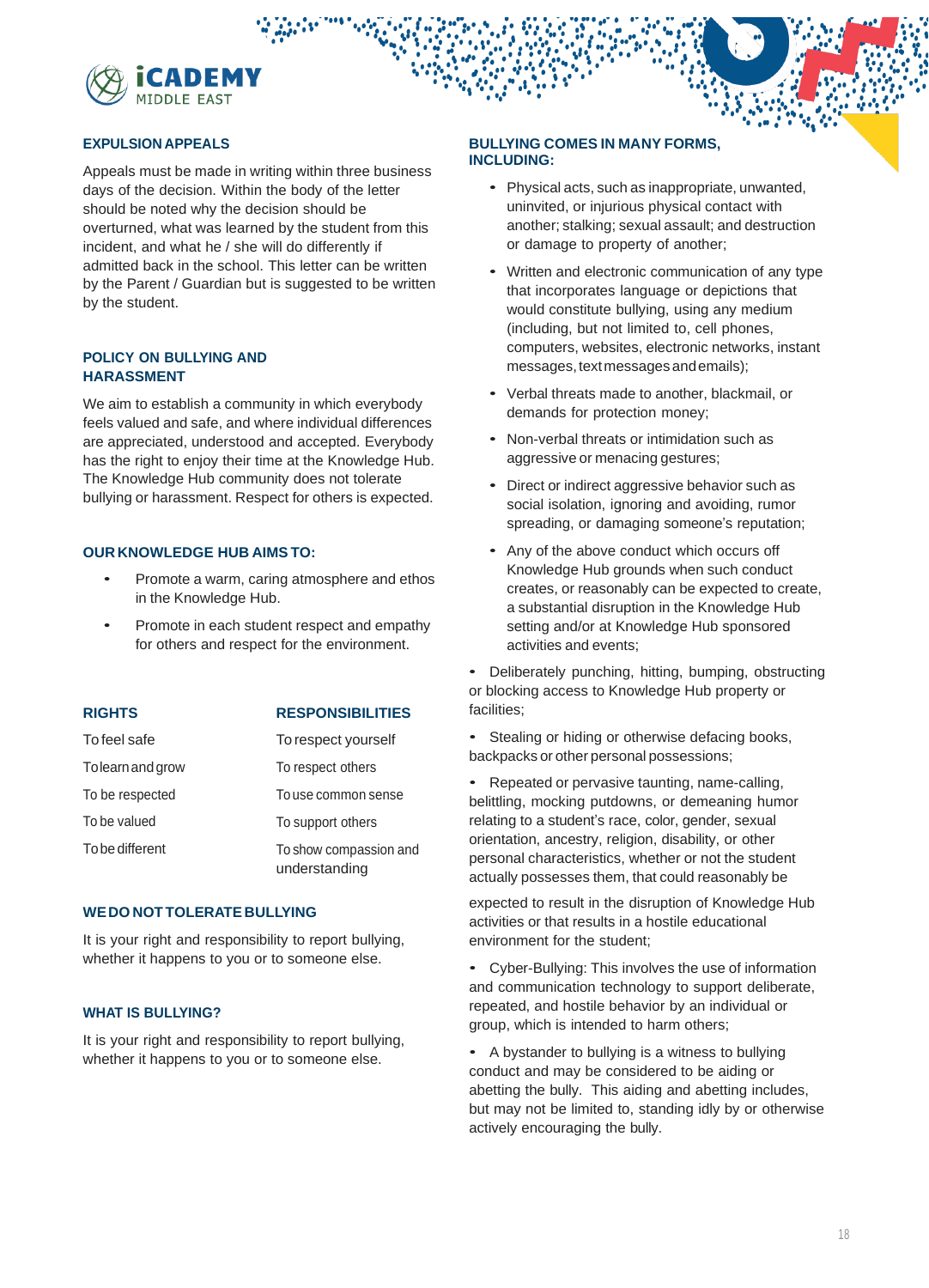#### **CONDUCT THAT WOULD NOT ORDINARILY BE CONSIDERED BULLYING FOR PURPOSES OF THIS POLICY INCLUDES:**

The expression of ideas or beliefs (freedom of speech), so long as such expression is not lewd, profane, or intended to intimidate or harass another.

#### **BULLYING**

- Is the misuse of power
- Is uninvited aggressive words or actions
- Is hurtful

### **WHAT TO DO IF YOU ARE BULLIED**

- Tell the bully to stop.
- Seek help. Talk about it to someone you trust.
- Anyone who experiences any conduct that could constitute bullying must make such report as soon as possible to any Knowledge Hub staff member.
- Written documentation of bullying will be kept on file.
- Complete the 'Bullying Reporting Form'. A member of staff will always be willing to help.
- This report shall then be submitted to the Lead Learning Coach who, as soon as practicable, shall conduct or cause to be conducted a thorough investigation of the alleged incident.
- Discipline and/or other intervention appropriate to the outcome of the investigation shall be imposed consistent with the Knowledge Hub's adopted discipline code.
- Feel confident that any incident can be resolved satisfactorily.
- Anyone who witnesses any conduct that could constitute bullying shall make such report as soon as possible to any Knowledge Hub staff member;
- Written documentation of bullying will be kept on file;
- Complete the 'Bullying Reporting Form'. A member of staff will always be willing to help;
- This report then shall be submitted to the Lead Learning Coach who, as soon as practicable, shall conduct or cause to be conducted a thorough investigation of the alleged incident;
- Discipline and/or other intervention appropriate to the outcome of the investigation shall be imposed consistent with the Knowledge Hub's adopted discipline code;
- Feel confident that any incident can be resolved satisfactorily;
- REMEMBER: A bystander to bullying is a witness to bullying conduct and could be considered to be aiding or abetting the bully. This aiding and abetting includes, but may not be limited to, standing idly by or otherwise actively encouraging the bully.

#### **TO PREVENT BULLYING**

- Respect yourself and others;
- Work to create a pleasant environment for everybody;
- Learn to tolerate and accept individual differences;
- Support the Knowledge Hub policy on bullying.

#### **THEICADEMY MIDDLE EAST KNOWLEDGE HUB OPPOSES BULLYING:**

- Students and Parents / Guardians will be notified of the Bullying Policy annually through receipt of the Knowledge Hub's Handbook and Code of Conduct;
- All partners to this agreement understand the importance of the most current and up-to-date information on issues relating to bullying and agree to utilize their best efforts in participating in training and sharing information on this important topic;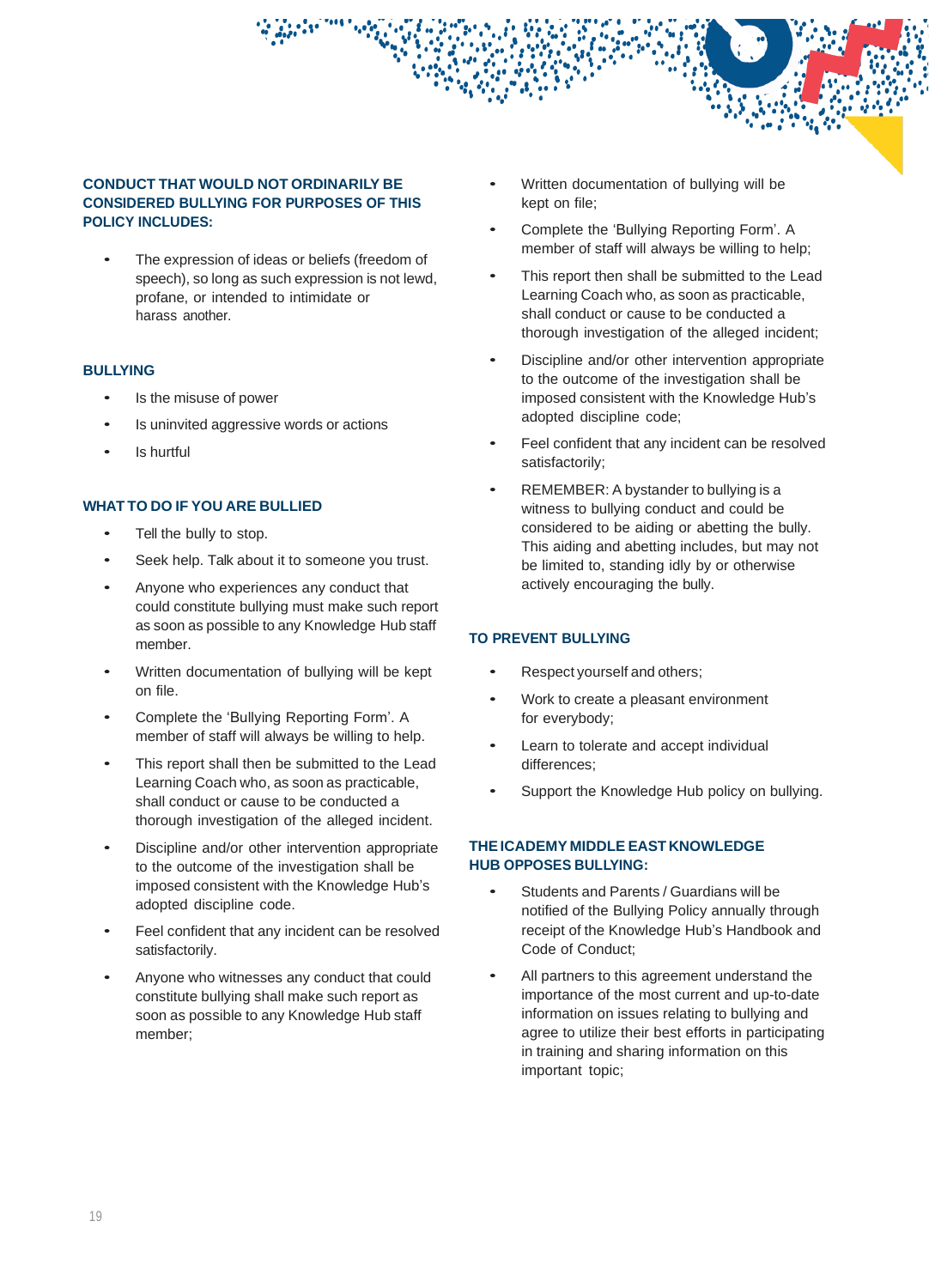

- Any training in the Knowledge Hub will include training for all staff members who are engaged in interacting with students on a regular basis;
- The Knowledge Hub expects a high standard of behavior at all times;
- We aim to provide a safe and caring environment for everyone;
- We have a policy for detecting, preventing and dealing with bullying;
- We educate learners about issues related to bullying behavior;
- We offer support to all learners.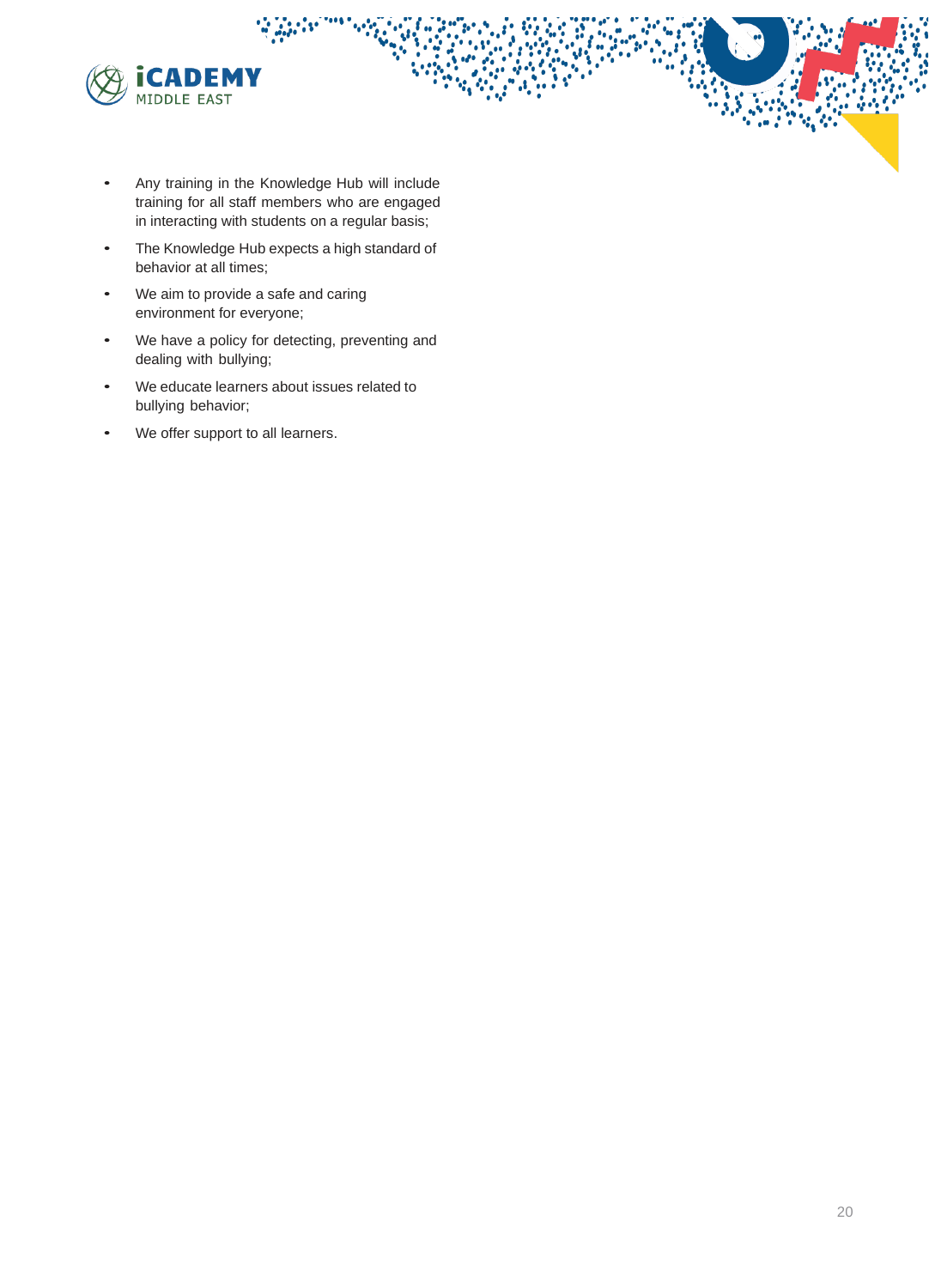## Bullying Complaint Report Form

This report MUST be completed to file a complaint relating to an incident of alleged bullying (for the purpose of this form, bullying encompasses bullying, harassment, and discrimination) and turned in to the Lead Coach/ designee responsible for student discipline.

**Date**:\_\_\_\_\_\_\_\_\_\_\_\_\_\_\_\_\_\_\_\_\_\_\_\_ **Reported to:\_\_\_\_\_\_\_\_\_\_\_\_\_\_\_\_\_\_\_\_\_\_\_** Name Surname Surname Class/ Title **Complainant Victim Accused**

**Place /location where incident occurred:**

**Describetheincident:**

**List all witnesses' names and grades:**

**List evidence of bullying (i.e. Letters, photos, etc. – Attach evidence if possible):**

I agree that all of the information on this form is accurate and true to the best of my knowledge.

**Signature of complainant Date:**

**Name of person receiving Bullying Complaint Form** *Besuretoattach any supporting documentation/evidence/investigation.*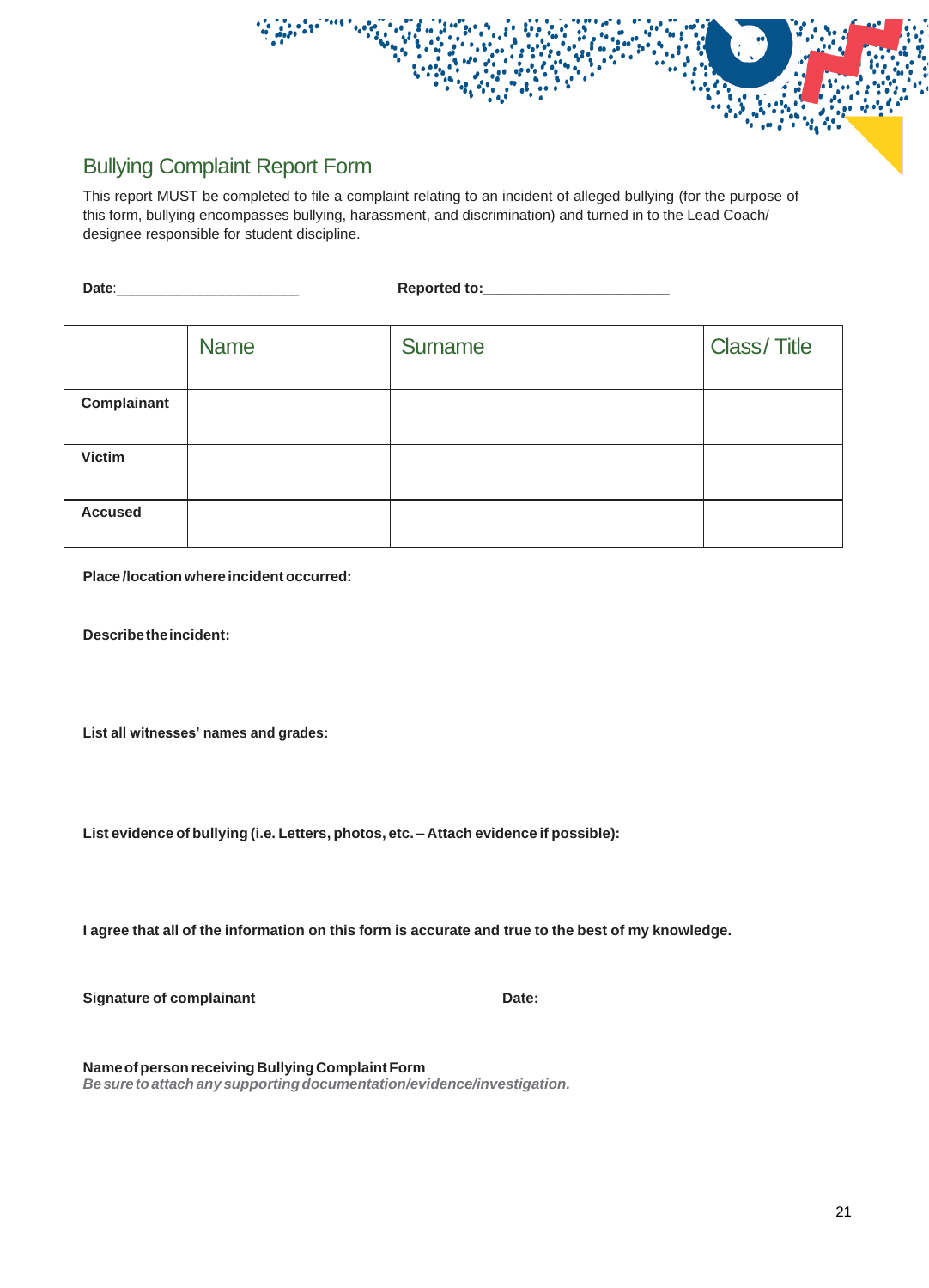

## Anonymous Bullying Complaint Report Form

If you have information regarding bullying and would like to report this information anonymously, please fill out the following form to the best of your knowledge. Please note that this form is completely anonymous.

(For the purpose of this form, bullying encompasses bullying, harassment, and discrimination.)

#### **Date: Reported to: Reported to:**

|                | <b>Name</b> | Surname | <b>Class/Title</b> |
|----------------|-------------|---------|--------------------|
| <b>Victim</b>  |             |         |                    |
| <b>Accused</b> |             |         |                    |

**Date, Time and Place /Location where incident occurred:**

#### **Describetheincident:**

Do you know any of the witnesses involved? If so, please provide as much detail as possible about these people.

**List evidence of bullying (i.e. letters, photos, etc. – attach evidence if possible):**

*Besuretoattach any supporting documentation/evidence/investigation.*

If you have information regarding bullying and would like to report this information anonymously, please fill out the following form to the best of your knowledge. Please note that this form is completely anonymous.

## FOR OFFICE USE ONLY

**Name of person receiving Bullying Complaint Form Reported to:**